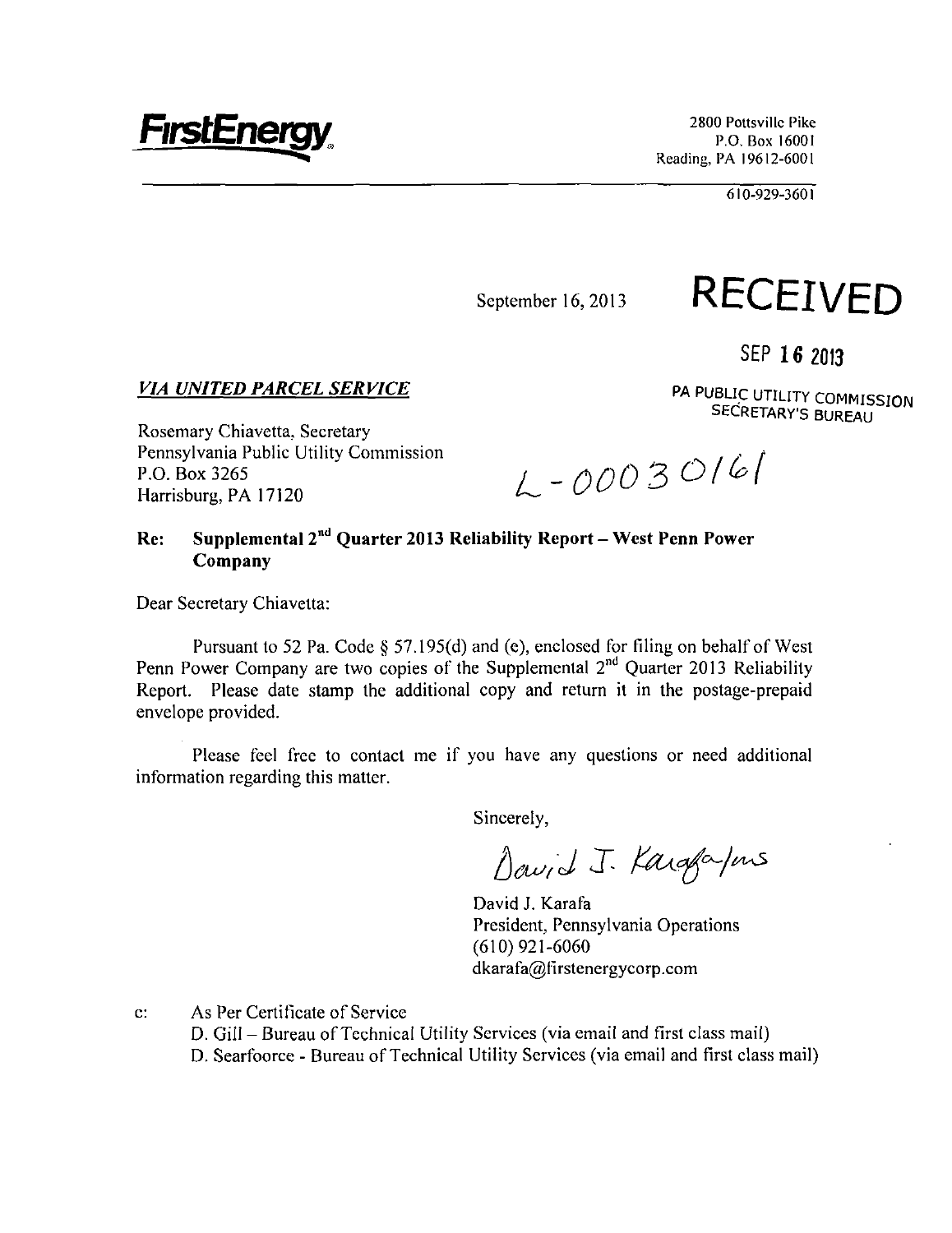



**-0 >**  <u>ոճ</u> **So**  <u>م</u> خ

**C O** 

 $\mathbf{e}$ **o3** 

**cn** 

**^3** 

 $\bigcap \limits_{n=1}^{\infty}$ **o m** 

**< m** 

**a** 

# **Supplemental 2013 2 <sup>n</sup> <sup>d</sup> Quarter Reliability Report**

West Penn Power Company

**Pursuant to 52 Pa. Code § 57.195(d) and (e)**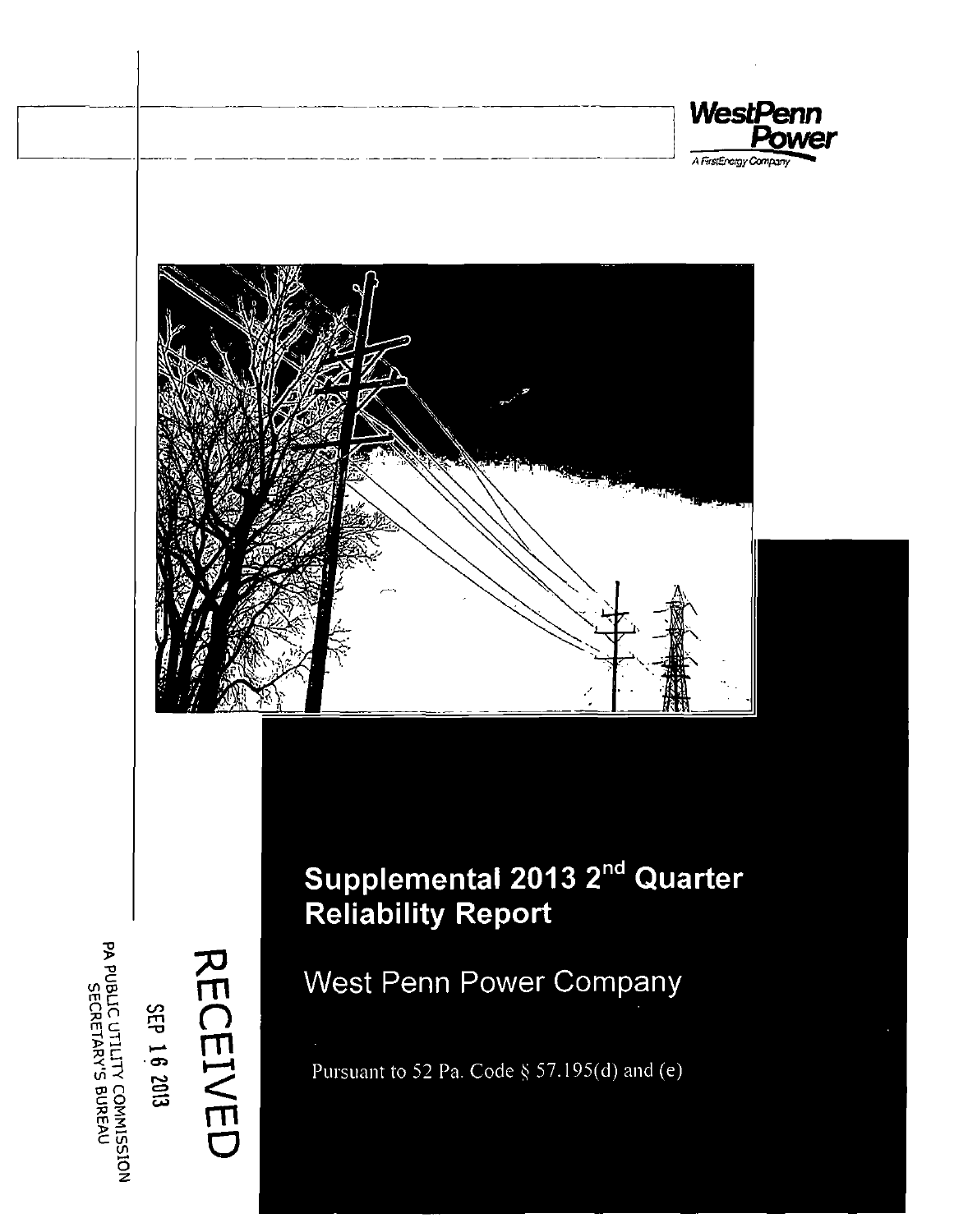## **Supplemental 2 <sup>n</sup> <sup>d</sup> Quarter 2013 Reliability Report - West Penn Power Company**

*Section 57.195(e)(1): A description of each major event that occurred during the preceding quarter, including the time and duration of the event, the number of customers affected, the cause of the event and any modified procedures adopted in order to avoid or minimize the impact of similar events in the future'.* 

### *Major Events*

|  | FirstEnergy<br>Company    | <b>Customers</b><br><b>Affected</b> |                 | Time and Duration of the Event    | <b>Cause of the</b><br>Event, | Commission<br>Approval<br><b>Status</b> |
|--|---------------------------|-------------------------------------|-----------------|-----------------------------------|-------------------------------|-----------------------------------------|
|  |                           |                                     | Duration        | 3 hours and 30<br>minutes         |                               |                                         |
|  | <b>West Penn</b><br>Power | 2823                                | Start Date/Time | May 14, 2013<br>$3:08$ pm         | Transmission<br>Outage        | Approved<br>August 21, 2013             |
|  |                           |                                     | End Date/Time   | May 14, 2013<br>$6:38 \text{ pm}$ |                               |                                         |

1 For purposes of this report, all reliability reporting is based upon the Pennsylvania Public Utility Commission's definitions for momentary outages and major events pursuant to 52 Pa. Code § 57.192.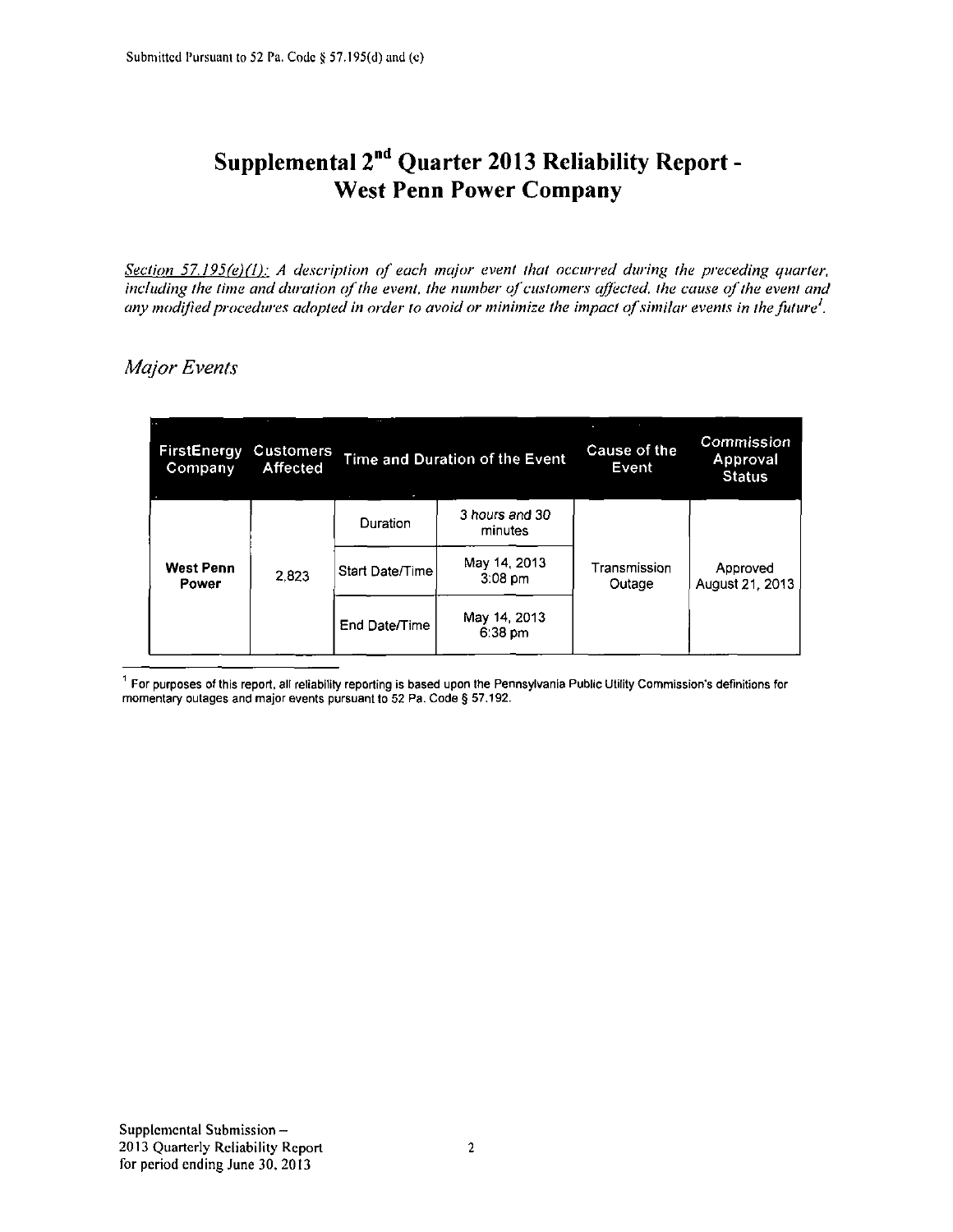*Section 57.l95{e)(2): Rolling ll-month reliability index values (SAIFI, CAIDI. SAIDI, and if available MAIFI) for the EDC's service territory for the preceding quarter. The report shall include the data used*  in calculating the indices, namely the average number of customers served, the number of sustained *customer interruptions, the number of customers affected, and the customer minutes of interruption. If MAIFI<sup>2</sup> values are provided, the report shall also include the number of customer momentary interruptions.* 

#### *Reliability Index Values*

 $\ddot{\phantom{a}}$ 

| 2Q 2013                                                           |             | West Penn Power      |                 |  |  |  |
|-------------------------------------------------------------------|-------------|----------------------|-----------------|--|--|--|
| (12-Mo Rolling)<br>$\mathcal{L} = \mathcal{L} \times \mathcal{L}$ | Benchmark   | 12-Month<br>Standard | 12-Month Actual |  |  |  |
| <b>SAIFI</b>                                                      | 1.05        | 1 2 6                | 1.07            |  |  |  |
| <b>CAIDI</b>                                                      | 170         | 204                  | 181             |  |  |  |
| <b>SAIDI</b>                                                      | 179         | 257                  | ↑194            |  |  |  |
| Customers Served <sup>3</sup>                                     | 706,788     |                      |                 |  |  |  |
| <b>Number of Sustained</b><br>Interruptions                       | 11,352      |                      |                 |  |  |  |
| <b>Customers Affected</b>                                         | 754,131     |                      |                 |  |  |  |
| <b>Customer Minutes</b>                                           | 136,826,343 |                      |                 |  |  |  |

MAIFI values are not available

 $3$  Represents the average number of customers served during the reporting period.

Supplemental Submission -

<sup>2013</sup> Quarterly Reliability Report 3

for period ending June 30, 2013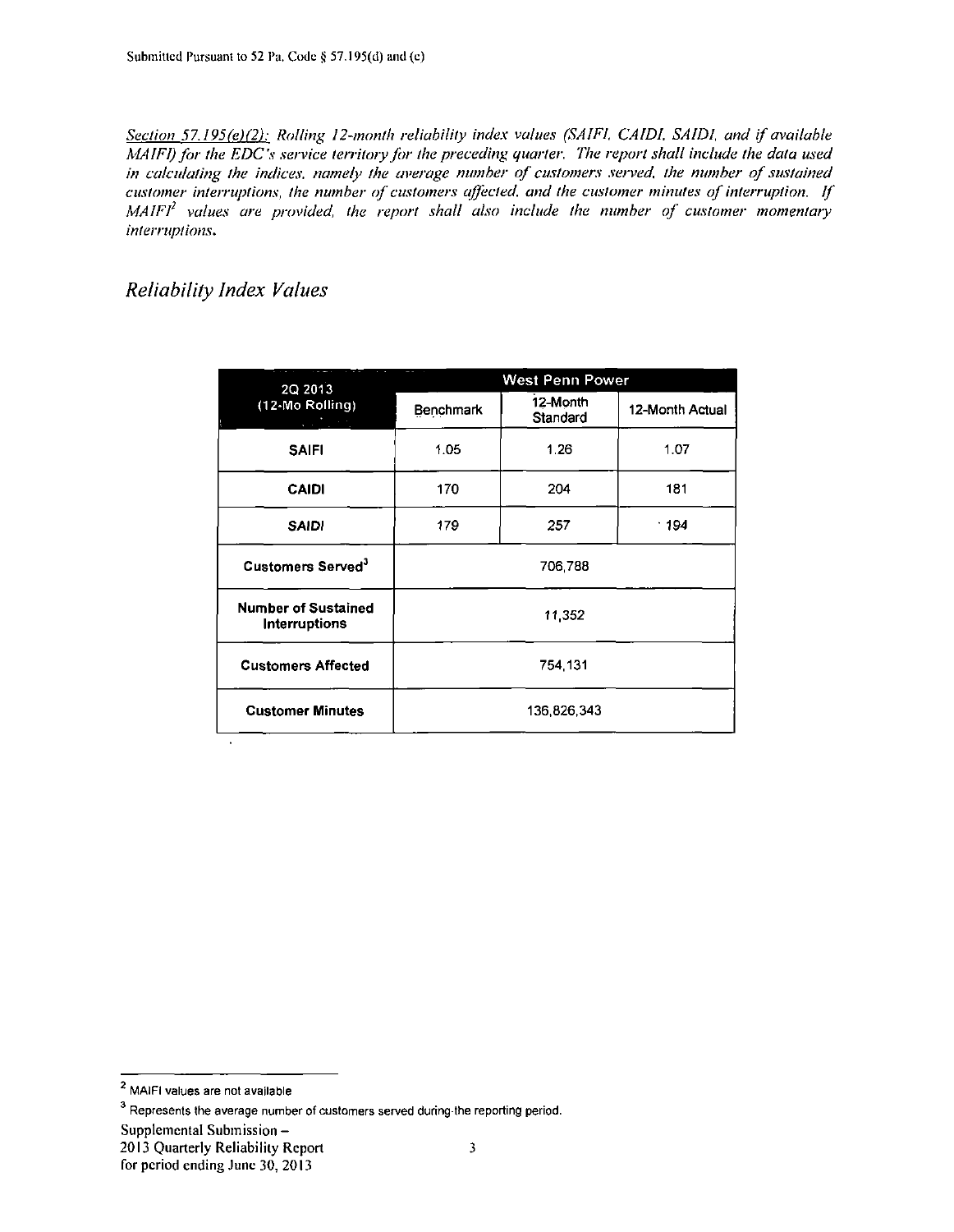*Section 57.195(e)(3): Rolling 12-month reliability index values (SAIFI, CAIDI. SAIDI, and if available, MAIFI)* and other pertinent information such as customers served, number of interruptions, customer *minutes interrupted, number of lockouts, and so forth, for the worst performing 5% of the circuits in the system. An explanation of how the EDC defines its worst performing circuits shall be included.* 

#### *Worst Performing Circuits - Reliability Indices*

The methodology used to identify worst performing circuits is based on both System Average Interruption Frequency Index ("SAIFI") and System Average Interruption Duration Index ("SAIDI"). The methodology consists of the following steps:

- 1. For each circuit calculate a circuit SAIFI using only distribution-cased outages.
- 2. Select the worst 20% of circuits based on the highest circuit SAIFI.
- 3. Rank the selected circuits based on SAIDI using only distribution-caused customer minutes.
- 4. Select 5% of the circuits based on the highest customer minutes. These circuits are then identified as the worst performing circuits.

West Penn Power's ranking of the 5% Worst Performing Circuits arc provided in Attachment A to this report.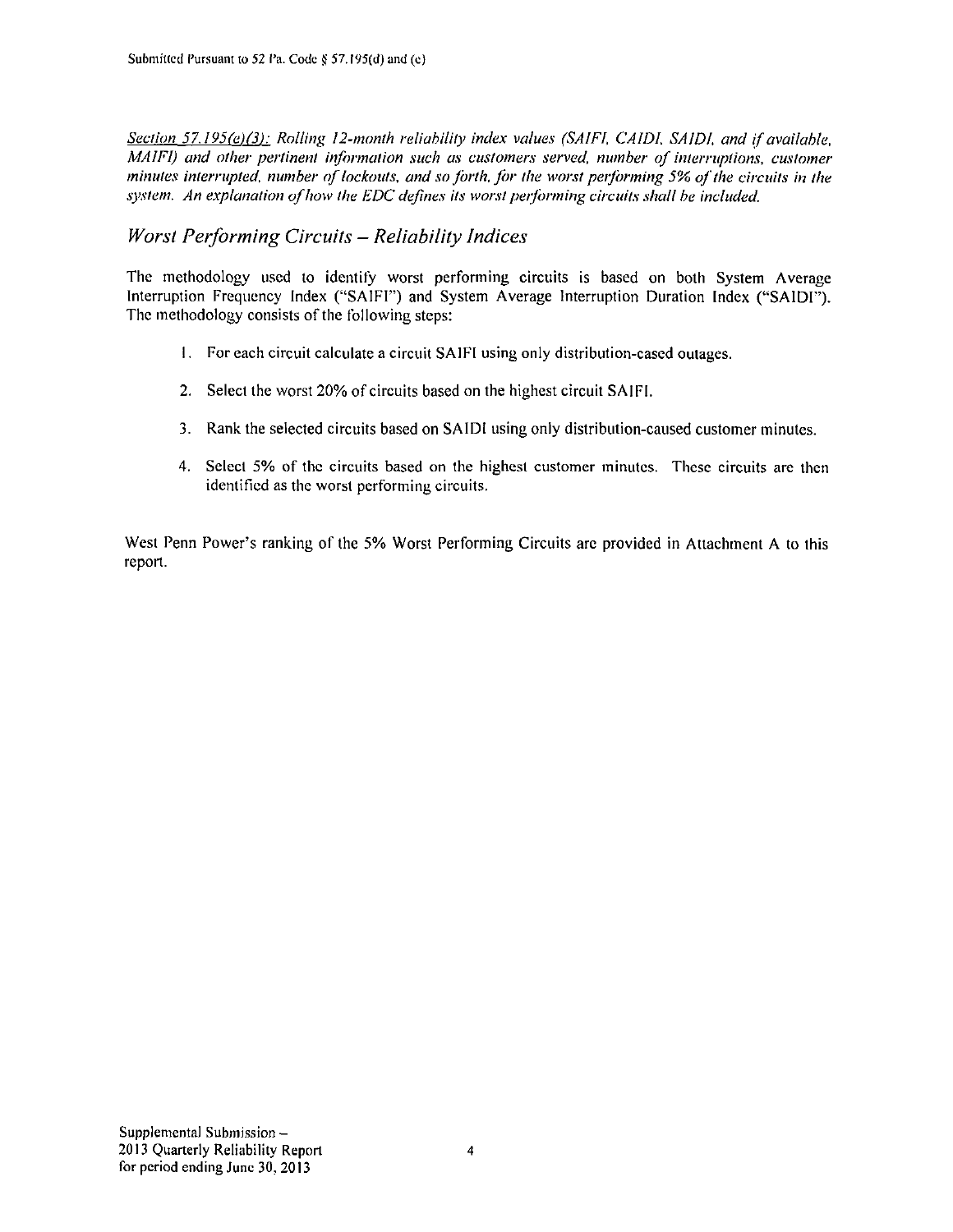*Section 57.195(e)(4): Specific remedial efforts taken and planned for the worst performing 5% of the circuits identified in paragraph (3).* 

*Worst Performing Circuits ~ Remedial Action* 

West Penn Power's Remedial Actions for its 5% Worst Performing Circuits are provided in Attachment B to this report.

 $\bar{\gamma}$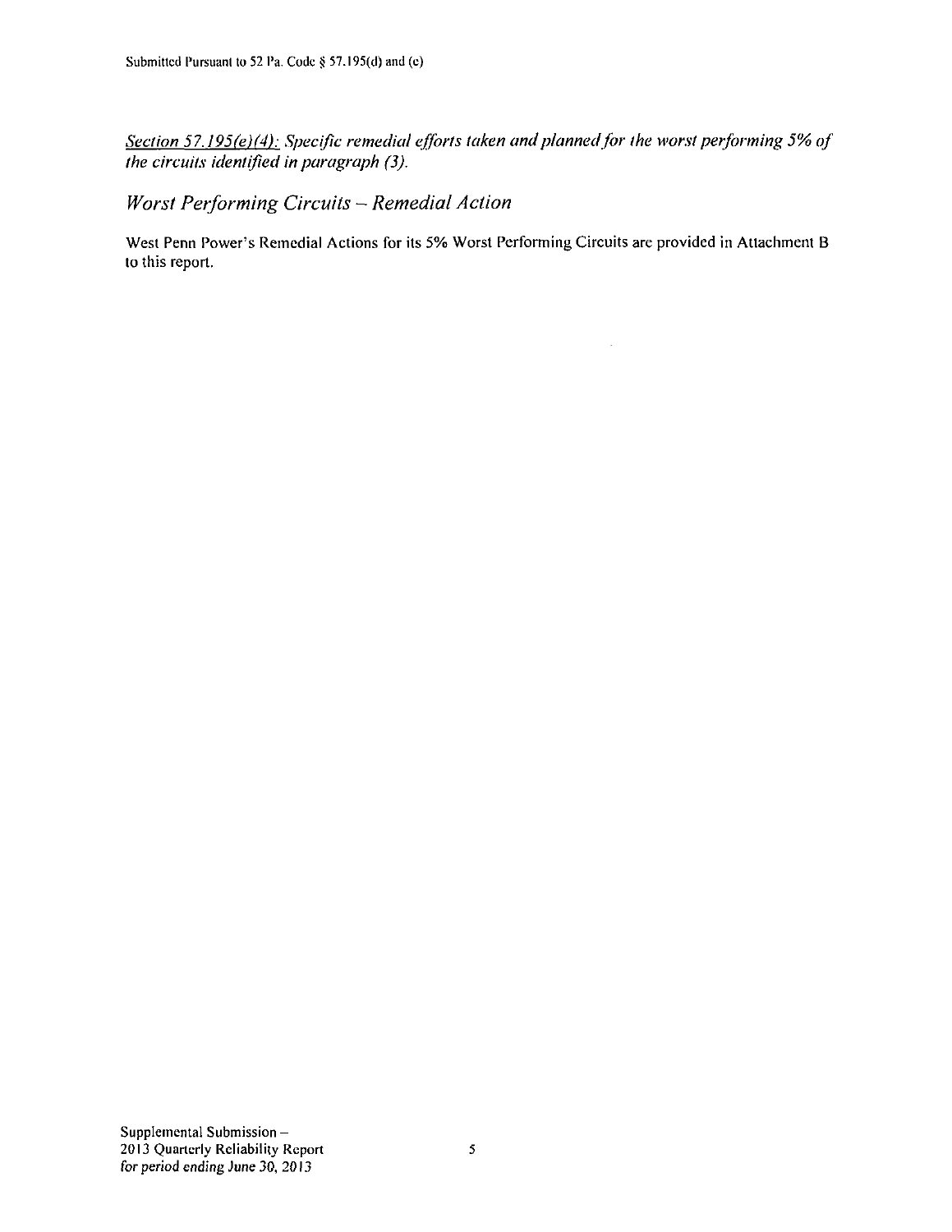*Section 57.195(e)(5): A roiling 12-month breakdown and analysis of outage causes during the preceding quarter, including the number and percentage of service outages, the number of customers interrupted, and customer interruption minutes categorized by outage cause such as equipment failure, animal contact, tree related, and so forth. Proposed solutions to identified service problems shall be reported.* 

#### *Outages by Cause*

#### Outages by Cause - West Penn Power<sup>4</sup>

| à.                           |                            |                                                       |                                     | <b>Outages by Cause</b>                   |  |  |  |  |  |  |  |  |  |
|------------------------------|----------------------------|-------------------------------------------------------|-------------------------------------|-------------------------------------------|--|--|--|--|--|--|--|--|--|
| 2nd Quarter 2013             |                            |                                                       | <b>West Penn Power</b>              |                                           |  |  |  |  |  |  |  |  |  |
| 12-Month Rolling             |                            |                                                       |                                     |                                           |  |  |  |  |  |  |  |  |  |
| Cause                        | Customer<br><b>Minutes</b> | Number of<br><b>Sustained</b><br><b>Interruptions</b> | <b>Customers</b><br><b>Affected</b> | % Based on<br>Number of<br><b>Outages</b> |  |  |  |  |  |  |  |  |  |
| <b>TREES/NOT PREVENTABLE</b> | 39,708,290                 | 1905                                                  | 123,702                             | 29.02%                                    |  |  |  |  |  |  |  |  |  |
| <b>EQUIPMENT FAILURE</b>     | 22,263,207                 | 2448                                                  | 155,030                             | 16.27%                                    |  |  |  |  |  |  |  |  |  |
| <b>LINE FAILURE</b>          | 15,770,202                 | 981                                                   | 71,330                              | 11.53%                                    |  |  |  |  |  |  |  |  |  |
| <b>UNKNOWN</b>               | 15,527,869                 | 1963                                                  | 104,851                             | 11.35%                                    |  |  |  |  |  |  |  |  |  |
| <b>TREES OFF ROW-TREE</b>    | 9,660,911                  | 448                                                   | 33,164                              | 7.06%                                     |  |  |  |  |  |  |  |  |  |
| <b>FORCED OUTAGE</b>         | 7,887,381                  | 1129                                                  | 115,295                             | 5.76%                                     |  |  |  |  |  |  |  |  |  |
| VEHICLE                      | 6,674,810                  | 361                                                   | 51,922                              | 4.88%                                     |  |  |  |  |  |  |  |  |  |
| TREES/PREVENTABLE            | 4 125 020                  | 204                                                   | 8,688                               | 3.01%                                     |  |  |  |  |  |  |  |  |  |
| <b>WIND</b>                  | 3,423,877                  | 100                                                   | 2,607                               | 2.50%                                     |  |  |  |  |  |  |  |  |  |
| <b>ANIMAL</b>                | 3.332.871                  | 1078                                                  | 34,066                              | 2.44%                                     |  |  |  |  |  |  |  |  |  |
| OTHER ELECTRIC UTILITY       | 1 598,519                  | 8                                                     | 4,421                               | 1.17%                                     |  |  |  |  |  |  |  |  |  |
| <b>LIGHTNING</b>             | 1,595,526                  | 137                                                   | 7,257                               | 1.17%                                     |  |  |  |  |  |  |  |  |  |
| <b>TREES ON ROW</b>          | 1.392,952                  | 66                                                    | 5,647                               | 1.02%                                     |  |  |  |  |  |  |  |  |  |
| <b>TREES OFF ROW-LIMB</b>    | 1,301,024                  | $\overline{79}$                                       | 5,986                               | 0.95%                                     |  |  |  |  |  |  |  |  |  |
| HUMAN ERROR - NON-COMPANY    | 765,508                    | 79                                                    | 8,337                               | 0.56%                                     |  |  |  |  |  |  |  |  |  |
| <b>BIRD</b>                  | 524,922                    | 158                                                   | 3,924                               | 0.38%                                     |  |  |  |  |  |  |  |  |  |
| HUMAN ERROR - COMPANY        | 507,926                    | $\overline{32}$                                       | 8,225                               | 0.37%                                     |  |  |  |  |  |  |  |  |  |
| <b>OVERLOAD</b>              | 224.025                    | $\overline{13}$                                       | 1,887                               | 0.16%                                     |  |  |  |  |  |  |  |  |  |
| PREVIOUS LIGHTNING           | 142,417                    | $\overline{5}$                                        | 798                                 | 0.10%                                     |  |  |  |  |  |  |  |  |  |
| <b>CUSTOMER EQUIPMENT</b>    | 135,396                    | $\overline{38}$                                       | 953                                 | 0.10%                                     |  |  |  |  |  |  |  |  |  |
| UG DIG-UP                    | 70,040                     | $\overline{34}$                                       | 485                                 | 0.05%                                     |  |  |  |  |  |  |  |  |  |
| OBJECT CONTACT WITH LINE     | 63.451                     | $\overline{15}$                                       | 1,055                               | 0.05%                                     |  |  |  |  |  |  |  |  |  |
| <b>VANDALISM</b>             | 57,576                     | $\overline{13}$                                       | 4,340                               | 0.04%                                     |  |  |  |  |  |  |  |  |  |
| <b>TREES - SEC/SERVICE</b>   | 52,359                     | 39                                                    | 78                                  | 0.04%                                     |  |  |  |  |  |  |  |  |  |
| <b>FIRE</b>                  | 15,737                     | $\overline{12}$                                       | $\overline{54}$                     | 0.01%                                     |  |  |  |  |  |  |  |  |  |
| OTHER UTILITY-NON ELEC       | 1,847                      | $\overline{\mathbf{3}}$                               | $\overline{\overline{\mathbf{15}}}$ | 0.00%                                     |  |  |  |  |  |  |  |  |  |
| <b>CONTAMINATION</b>         | 1,183                      | $\overline{\mathbf{1}}$                               | 7                                   | 0.00%                                     |  |  |  |  |  |  |  |  |  |
| <b>ICE</b>                   | 777                        | $\overline{2}$                                        | $\overline{2}$                      | 0.00%                                     |  |  |  |  |  |  |  |  |  |
| PLANNED OUTAGE               | 720                        |                                                       |                                     | 0.00%                                     |  |  |  |  |  |  |  |  |  |
| <b>Total</b>                 | 136,826,343                | [11,352]                                              | 7,545131                            | [100!00%]                                 |  |  |  |  |  |  |  |  |  |

<sup>4</sup> In May 2013, new outage cause codes were added to help better categorize tree related outages. Definitions of these codes are as follows: Trees On ROW - An outage caused by tree that has grown into or contacted a West Penn Power primary within the distribution clearing zone Trees Off ROW-Tree - An outage caused by tree that has fallen into a West Penn Power primary outside the distribution clearing zone Trees Off ROW-Uimb - An outage caused by tree limb that has fallen into a West Penn Power primary outside the distribution clearing zone Trees - Sec/Service - An outage caused by tree that has grown into or contacted a West Penn Power secondary or service.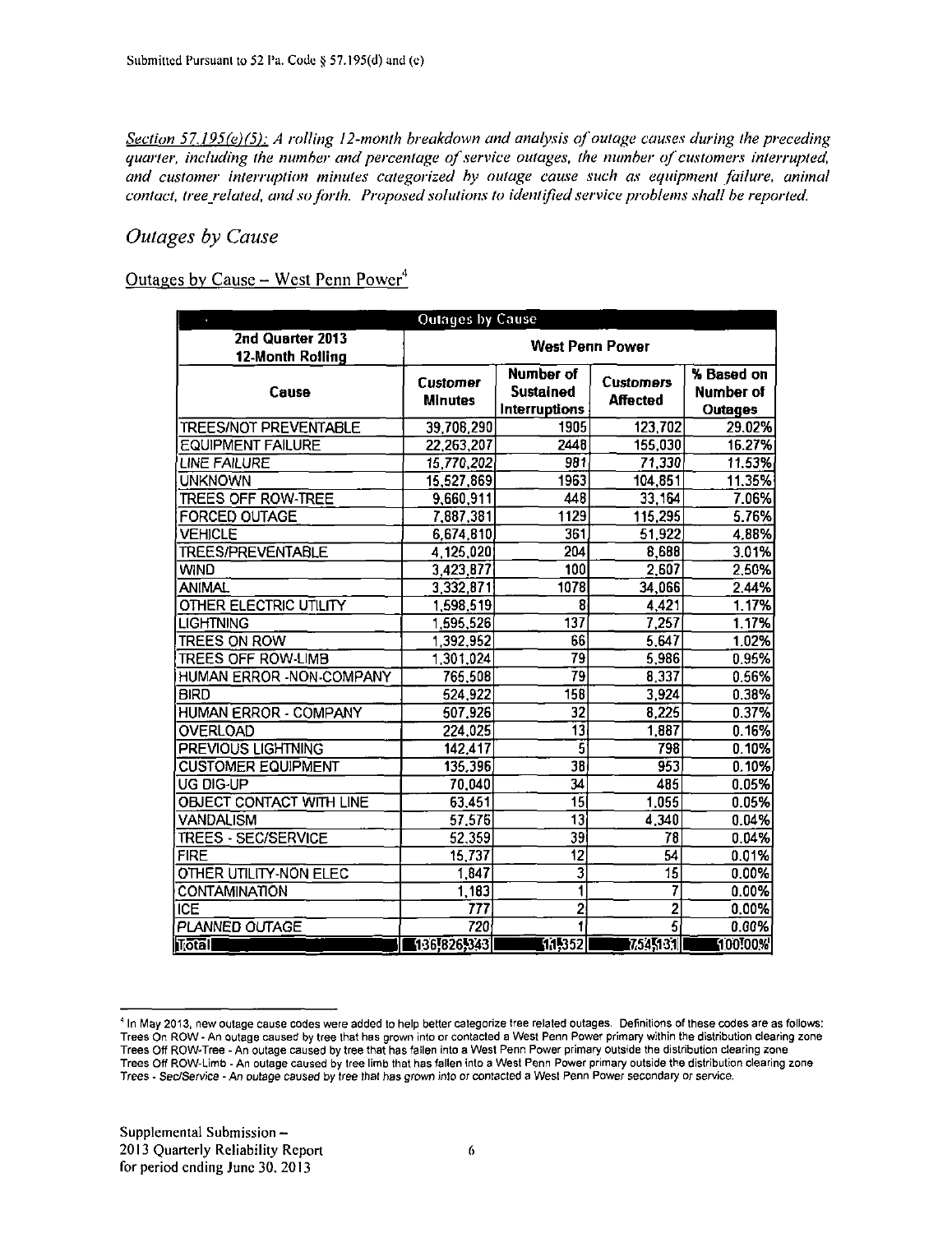#### Proposed Solutions - West Penn Power

#### Trees/Not Preventable

West Penn Power's danger tree program consists of removing, or significantly reducing in height, dead, diseased or damaged trees located outside the boundary of the right-of-way that pose a threat to service reliability or the integrity of the line under any weather condition. In 2012. West Penn Power began a program targeting ash trees impacted by the Emerald Ash Borer. This will be an on going effort.

#### Equipment Failure

West Penn Power addresses equipment failures using a three-prong approach. The first step is to conduct pole by pole reviews of main line hardware and correct any deficiencies found. The second step is a review of the entire overhead circuit, visiting all locations on a six-year cycle. And the third step is conducting an engineering review and root cause analysis of all distribution circuit lockouts. The number of equipment failures is mitigated through these programs and the follow up corrective actions. In addition, the Engineering Department periodically conducts a multi-operation device review to identify causes and trends of equipment failures and other outage causes. Engineering then plans accordingly to repair or replace facilities.

#### Line Failure

West Penn Power addresses line failure caused outages using multiple strategies. Line failure is defined as outages attributable to overhead conductors and underground cables. Underground cables consist of direct-buried conductors and conductors in conduit, depending upon the vintage. Type and vintage of conductors (aluminum, steel reinforcing, copper, etc) can affect failure frequencies. Underground cables are inherently difficult to inspect, so West Penn Power tracks repeated outages in order to implement an underground cable replacement strategy. Overhead conductors are visually inspected every six years as part of the inspection and maintenance plan. Repeated failures are also tracked and a replacement strategy targets high failure sections. Programs, such as the Worst Performing Circuit Program and Circuit Lockout Root Cause Analysis Program are useful for monitoring these trends.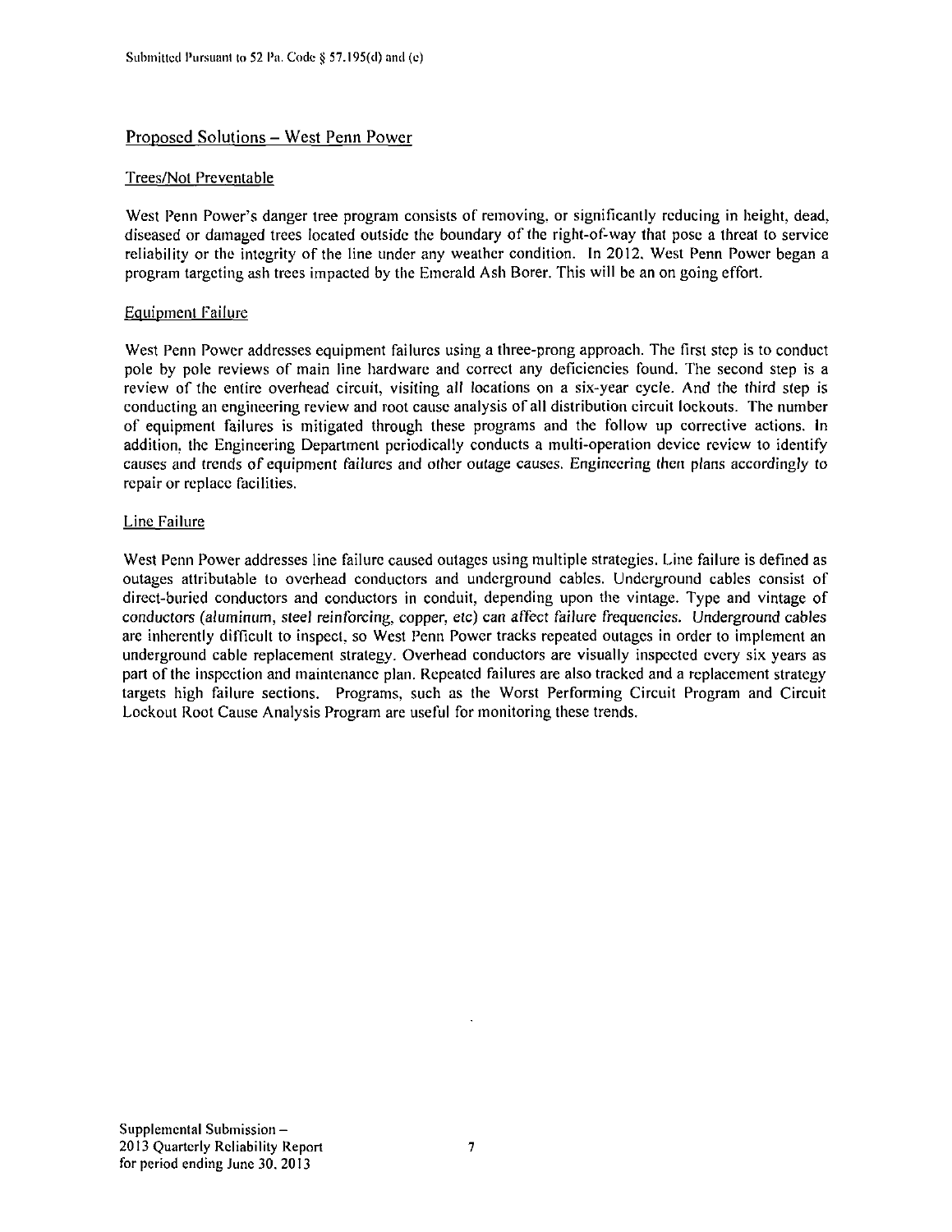*Section 57.195(e)(6): Quarterly and year-to-date information on progress toward meeting transmission and distribution inspection and maintenance goals/objectives (for first, second and third quarter reports only).* 

### *T&D Inspection and Maintenance Programs*

| $\lambda$           |                                           |                | <b>West Penn Power</b>                               |           |
|---------------------|-------------------------------------------|----------------|------------------------------------------------------|-----------|
|                     | <b>Inspection and Maintenance</b><br>2013 | Planned        |                                                      | Completed |
|                     |                                           | Annual         | 2Q                                                   | YTD       |
| Forestry            | Transmission (Miles)                      | 513.30         | 127.86                                               | 149.66    |
|                     | Distribution (Miles)                      | 4,482          | 1,472                                                | 2,529     |
| Transmission        | <b>Aerial Patrols</b>                     | $\overline{2}$ | 1                                                    | 1         |
|                     | Groundline                                | 0              | $\mathbf 0$                                          | 0         |
|                     | General Inspections                       | 5.070          | 1.521                                                | 2,535     |
| <b>Substation</b>   | Transformers                              | 405            | 316                                                  | 455       |
|                     | <b>Breakers</b>                           | 210            | 200                                                  |           |
|                     | <b>Relay Schemes</b>                      | 133            | o                                                    | 72        |
|                     | Capacitors                                | 1.332          | 0                                                    | 1,332     |
| <b>Distribution</b> | Poles                                     | 38.701         | 9.762                                                | 16,404    |
|                     | Reclosers                                 | 3,799          | 1,278                                                | 2.964     |
|                     | Radio-Controlled Switches                 |                | West Penn Power has no radio-controlled<br>switches. |           |

General Note:

Unless specified otherwise, all inspections are reported on a unit basis rather than on a location basis.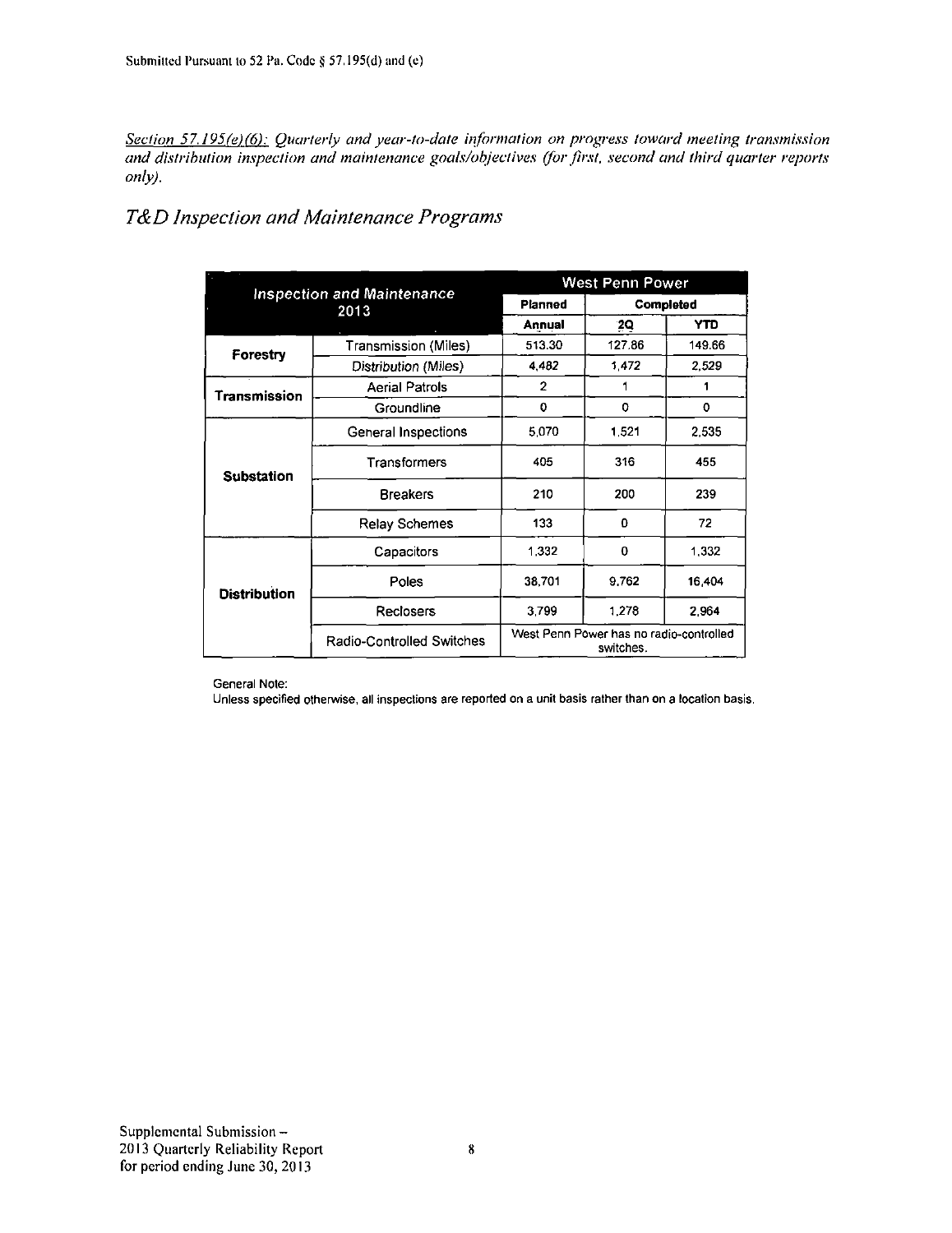*Section 57.}95(e)(7): Quarterly and year-to-date information on budgeted versus actual transmission and distribution operations and maintenance expenditures in total and detailed by the EDC's own functional account code or FERC account code as available. (For first, second, and third quarter reports only).* 

|                                                                                     |                        |                            |            |            | <b>West Penn Power</b> |  |  |  |  |  |  |  |  |  |
|-------------------------------------------------------------------------------------|------------------------|----------------------------|------------|------------|------------------------|--|--|--|--|--|--|--|--|--|
|                                                                                     |                        | T&D O&M - 2Q/YTD June 2013 |            |            |                        |  |  |  |  |  |  |  |  |  |
| Q2 Actuals   Q2 Budget   Q2 YTD Actuals   Q2 YTD Budget   Annual Budget<br>Category |                        |                            |            |            |                        |  |  |  |  |  |  |  |  |  |
| <b>Transmission</b>                                                                 |                        |                            |            |            |                        |  |  |  |  |  |  |  |  |  |
| 560 Operation Supervision & Engineering                                             | 0                      | ۵                          | (5)        | Ω          | ΟI                     |  |  |  |  |  |  |  |  |  |
| 561 Load Dispatching                                                                | 613,392                | 699,575                    | 1,394,394  | 1,548,451  | 2,918,008              |  |  |  |  |  |  |  |  |  |
| 562 Station Expenses                                                                | 37,665                 | 694 587                    | 205,450    | 1,463,879  | 2,898,094              |  |  |  |  |  |  |  |  |  |
| 565 Transmission of Electricity by Others                                           | 5,654,289              | 5,683,501                  | 10,539,682 | 10,842,943 | 24,306,181             |  |  |  |  |  |  |  |  |  |
| 566 Miscellaneous Transmission Expenses                                             | 33,910                 | 36.384                     | 83,160     | 108,660    | 194,763                |  |  |  |  |  |  |  |  |  |
| 567 Rents                                                                           | 2                      | 425                        | 2          | 425        | 2,867                  |  |  |  |  |  |  |  |  |  |
| Maintenance Supervision &<br>568<br>Engineering                                     | 183,660                | 187,656                    | 401,402    | 511,241    | 1.096,662              |  |  |  |  |  |  |  |  |  |
| 569 Maintenance of Structures                                                       | 9,877                  | 63,632                     | 20,744     | 130,461    | 275,970                |  |  |  |  |  |  |  |  |  |
| 570 Maintenance of Station Equipment                                                | 307,115                | (40,045)                   | 492,662    | (43, 472)  | (33, 305)              |  |  |  |  |  |  |  |  |  |
| 571 Maintenance of Overhead Lines                                                   | 1,406,783              | 213,547                    | 2,666,422  | 432,286    | 864,563                |  |  |  |  |  |  |  |  |  |
| 572 Maintenance of Underground Lines                                                | 6,569                  |                            | 7,716      |            |                        |  |  |  |  |  |  |  |  |  |
| Market Administration, Monitoring &<br>575<br><b>Compliance Services</b>            | 11,082                 | 18,000                     | 36.033     | 45,000     | 45,000                 |  |  |  |  |  |  |  |  |  |
| <b>Transmission Total</b>                                                           | 8,264,343              | 7,557,264                  | 15,847,661 | 15,039,873 | 32,568,804             |  |  |  |  |  |  |  |  |  |
| 580 Operation Supervision & Engineering                                             | 115,266                | 18,804                     | 138,679    | 47,629     | 433,774                |  |  |  |  |  |  |  |  |  |
| 581 Load Dispatching                                                                | 267,705                | 309,218                    | 617 373    | 620,368    | 1,298,802              |  |  |  |  |  |  |  |  |  |
| 582 Station Expenses                                                                | 203,074                | 196,011                    | 747 437    | 412,952    | 821,743                |  |  |  |  |  |  |  |  |  |
| 583 Overhead Line Expenses                                                          | 271,451                | 80,561                     | 726,213    | 170,967    | 341,463                |  |  |  |  |  |  |  |  |  |
| 584 Underground Line Expenses                                                       | 322,366                | 259,750                    | 510,443    | 400,210    | 870,000                |  |  |  |  |  |  |  |  |  |
| 586 Meter Expenses                                                                  | 202,318                | 184,024                    | 463,256    | 463,990    | 940,886                |  |  |  |  |  |  |  |  |  |
| 588 Miscellaneous Distribution Expenses                                             | 2,605,871              | 1.609.738                  | 4,185,190  | 3,222,479  | 6.848.491              |  |  |  |  |  |  |  |  |  |
| Maintenance Supervision &<br>590<br>Engineering                                     | 93,039                 | 84,850                     | 225,617    | 236,679    | 554,657                |  |  |  |  |  |  |  |  |  |
| 592 Maintenance of Station Equipment                                                | 635,483                | 563,278                    | 1,208,140  | 1,440,899  | 3,195,787              |  |  |  |  |  |  |  |  |  |
| 593 Maintenance of Overhead Lines                                                   | 3,905,104              | 5,794,135                  | 6,214,899  | 10,986,863 | 22,015,105             |  |  |  |  |  |  |  |  |  |
| 594 Maintenance of Underground Lines                                                | 341,627                | 226,348                    | 544.036    | 469,914    | 795,209                |  |  |  |  |  |  |  |  |  |
| Maintenance of Street Lighting &<br>596<br><b>Signal Systems</b>                    | 130,801                | 93,014                     | 414,930    | 197,407    | 394,282                |  |  |  |  |  |  |  |  |  |
| 597 Maintenance of Meters                                                           | 301,602                | 326,473                    | 738,184    | 699,425    | 1,397,314              |  |  |  |  |  |  |  |  |  |
| Maintenance of Miscellaneous<br>598<br>Distribution Plant                           | 75,464                 | 368,374                    | 148 499    | 766,657    | 1,596,881              |  |  |  |  |  |  |  |  |  |
| <b>Distribution Total</b>                                                           | 9,471,169              | 10,114,576                 | 16,882,897 | 20,136,438 | 41,504,393             |  |  |  |  |  |  |  |  |  |
| WestIPenniPowerIGrand Total                                                         | 17,735,513 17,671,1840 |                            | 32,730,558 | 3551765311 | 74,073,197             |  |  |  |  |  |  |  |  |  |

*Budgeted vs. Actual T&D Operation & Maintenance Expenditures'* 

 $<sup>5</sup>$  Budgets are subject to change</sup>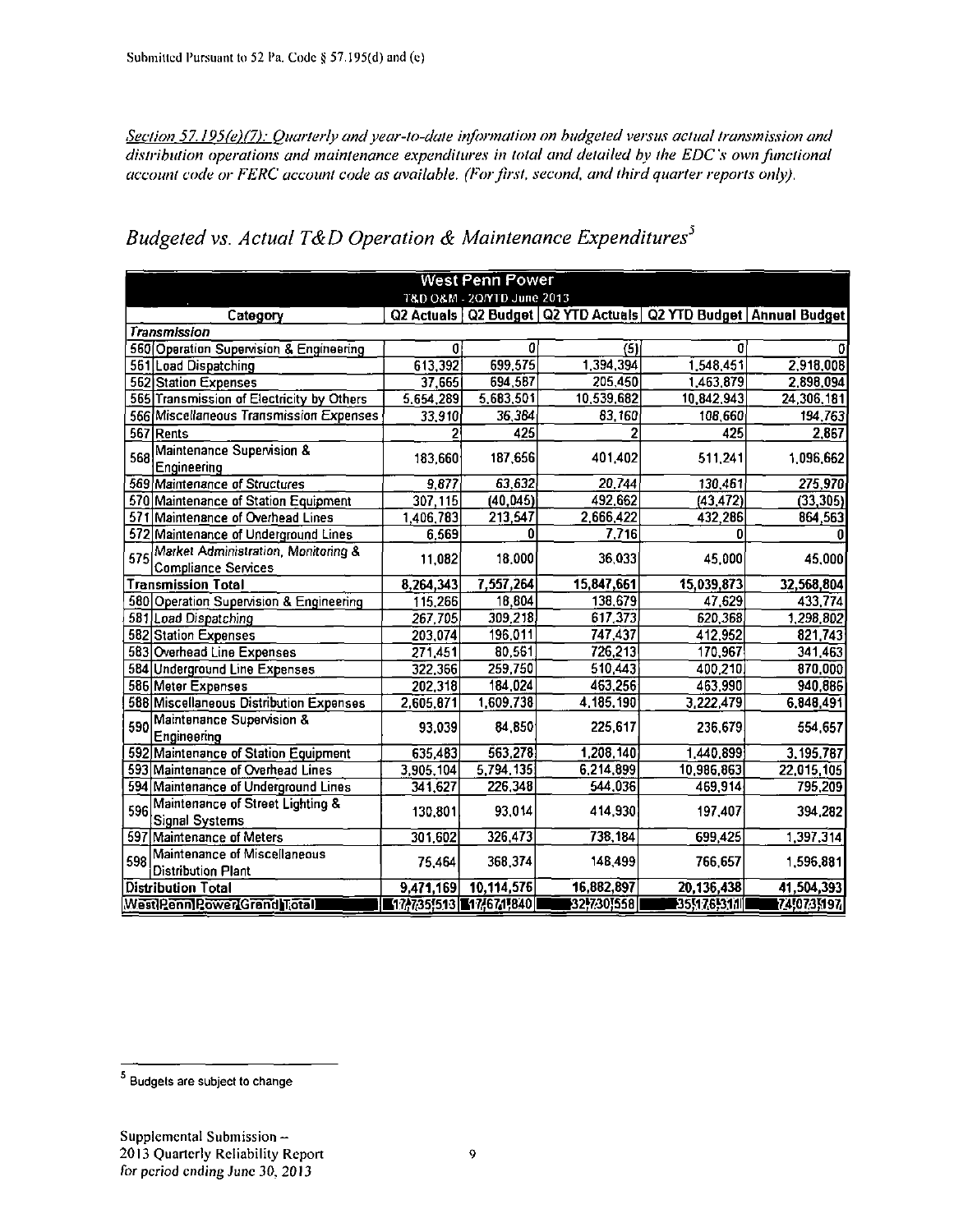*Section 57,195(e)(8): Quarterly and year-to-date information on budgeted versus actual transmission and distribution capital expenditures in total and detailed by the EDC's own functional account code or FERC account code as available. (For first, second and third quarter reports only).* 

| <b>West Penn Power</b><br>T&D Capital - 2Q / YTD June 2013 |                      |                      |                       |               |                      |  |  |  |  |
|------------------------------------------------------------|----------------------|----------------------|-----------------------|---------------|----------------------|--|--|--|--|
| Category                                                   | Q2 Actuals           | Q2 Budget            | <b>Q2 YTD Actuals</b> | Q2 YTD Budget | <b>Annual Budget</b> |  |  |  |  |
| Capacity                                                   | 2,374,695            | 2 167 377            | 4,748,689             | 5,655,317     | 6,509,414            |  |  |  |  |
| Condition                                                  | 1,501,282            | 1,631,056            | 3,402,205             | 3,394,623     | 7,358,313            |  |  |  |  |
| ∣Facilities                                                | 203,497              | 792                  | 612,448               | 171,540       | 173,124              |  |  |  |  |
| Forced                                                     | 6,115,847            | 6.705.905            | 11,733,638            | 13,243,067    | 24,885,963           |  |  |  |  |
| Meter Related                                              | 930,820              | 454,947              | 1,678,547             | 928,345       | 1,949,692            |  |  |  |  |
| New Business                                               | 4,553,424            | 3.433,296            | 10,947,780            | 7.235,754     | 14,822,122           |  |  |  |  |
| ∣Otner                                                     | 1,081,902            | 4,815,577            | 587,038               | 9.066,343     | 19,375,572           |  |  |  |  |
| Reliability                                                | 2,325,450            | 4, 108, 163          | 3,153,710             | 6.644,465     | 14,282,823           |  |  |  |  |
| Street Light                                               | 59.416               | 253,492              | 506,877               | 802,374       | 1,282,956            |  |  |  |  |
| Tools & Equipment                                          | 2,193,939            | 1.379.679            | 4,153,550             | 2,361,408     | 3,611,308            |  |  |  |  |
| Vegetation Management                                      | 9,488,407            | 6,443,527            | 19,401,945            | 13,361,553    | 25,987,100           |  |  |  |  |
| <b>WestPennPowerTotallI</b>                                | <b>30!828!680]  </b> | <b>[3,1,393,811]</b> | [60,926,427]          | [62] 864 7,87 | (120,238,387/        |  |  |  |  |

*Budgeted vs. Actual T&D Capital Expenditures<sup>1</sup>*

 $<sup>6</sup>$  Budgets are subject to change.</sup>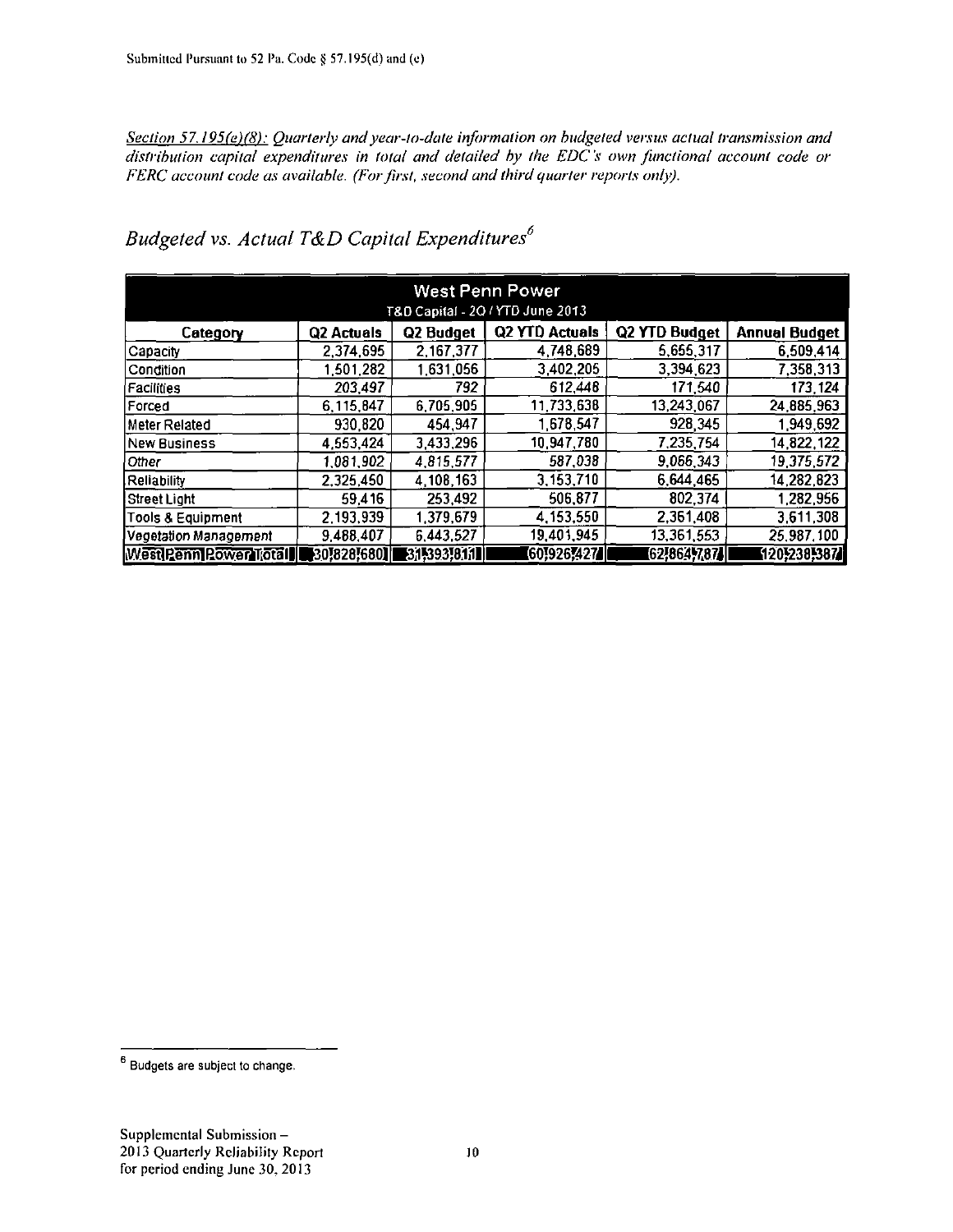**Section 57.195(e)(9):** Dedicated staffing levels for transmission and distribution operation and *maintenance at the end of the quarter, in total and by specific category (for example, linemen, technician, and in the quarter, in total and by specific category (for example, linemen, technician, and electrician).* 

### *Staffing Levels*

| <b>Province</b>   | West Penn Power 2013 |       |     |        |    |    |  |  |  |  |
|-------------------|----------------------|-------|-----|--------|----|----|--|--|--|--|
| <b>Department</b> | <b>Staff</b>         |       | 1Q  | $2Q^8$ | 3Q | 4Q |  |  |  |  |
| Line              | Leader / Chief       |       | 79  | 76     |    |    |  |  |  |  |
|                   | Lineman              |       | 175 | 160    |    |    |  |  |  |  |
| <b>Substation</b> | Leader               |       | 14  | 14     |    |    |  |  |  |  |
|                   | Electrician          |       | 50  | 45     |    |    |  |  |  |  |
|                   |                      | Total | 800 | 293    |    |    |  |  |  |  |

These statistics were reported incorrectly in the first quarter repon and have been revised.

Seventeen retirements occurred during the second quarter of 2013.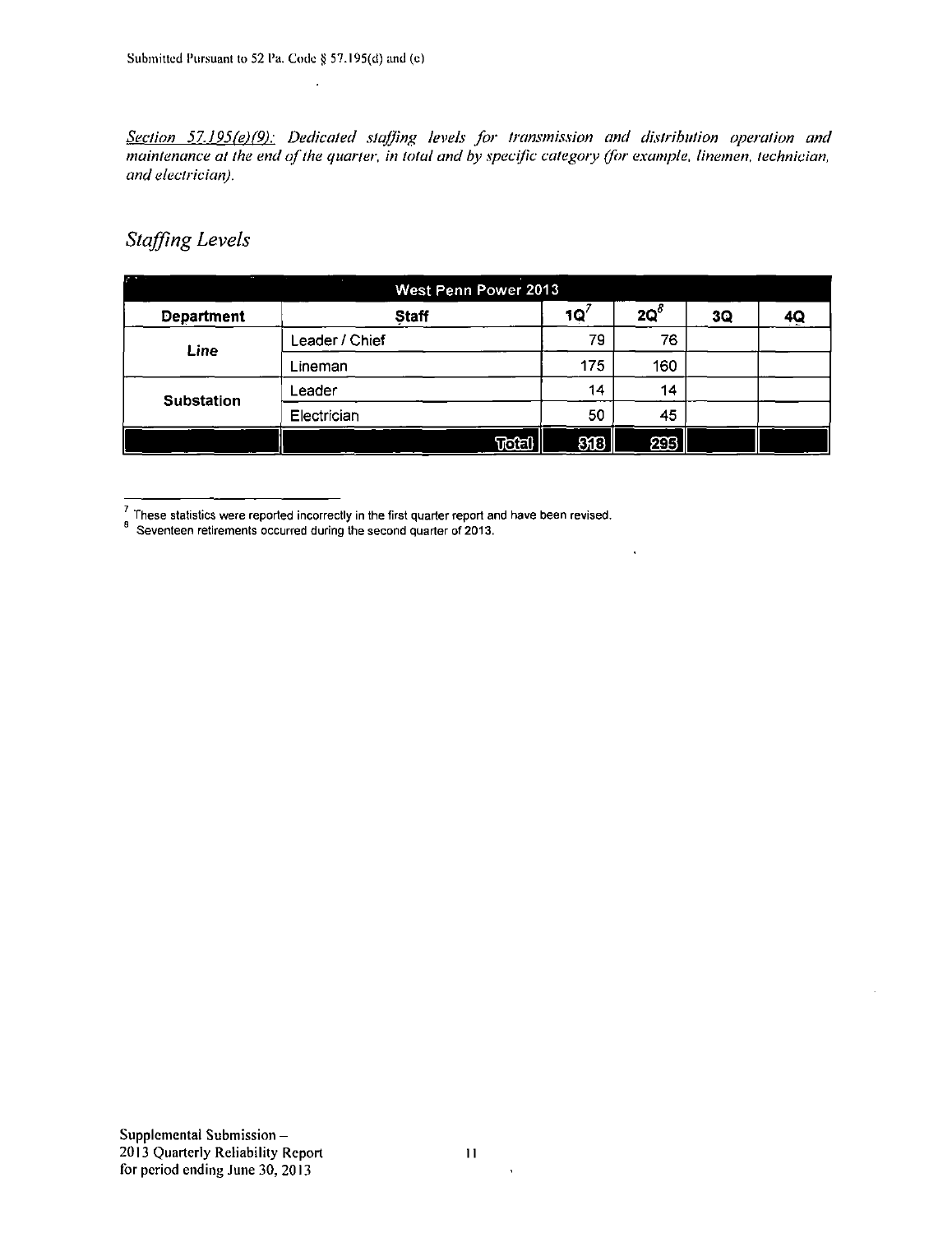*Section 57.195(e){H}): Quarterly and year-to-daie information on contractor hours and dollars for transmission and distrihufion operation and maintenance.* 

### *Contractor Expenditures*

 $\mathcal{L}$ 

Contractor expenses are billed on a lump sum basis and as such, hourly information is not available.

| Contractor Expenditures 2013 (\$) |           |           |    |    |              |  |  |  |  |  |
|-----------------------------------|-----------|-----------|----|----|--------------|--|--|--|--|--|
|                                   | 1Q        | 2Q        | 30 | 4Q | <b>Total</b> |  |  |  |  |  |
| West Penn<br><b>Power</b>         | 2,698,887 | 3,019,778 |    |    | 5,718,665    |  |  |  |  |  |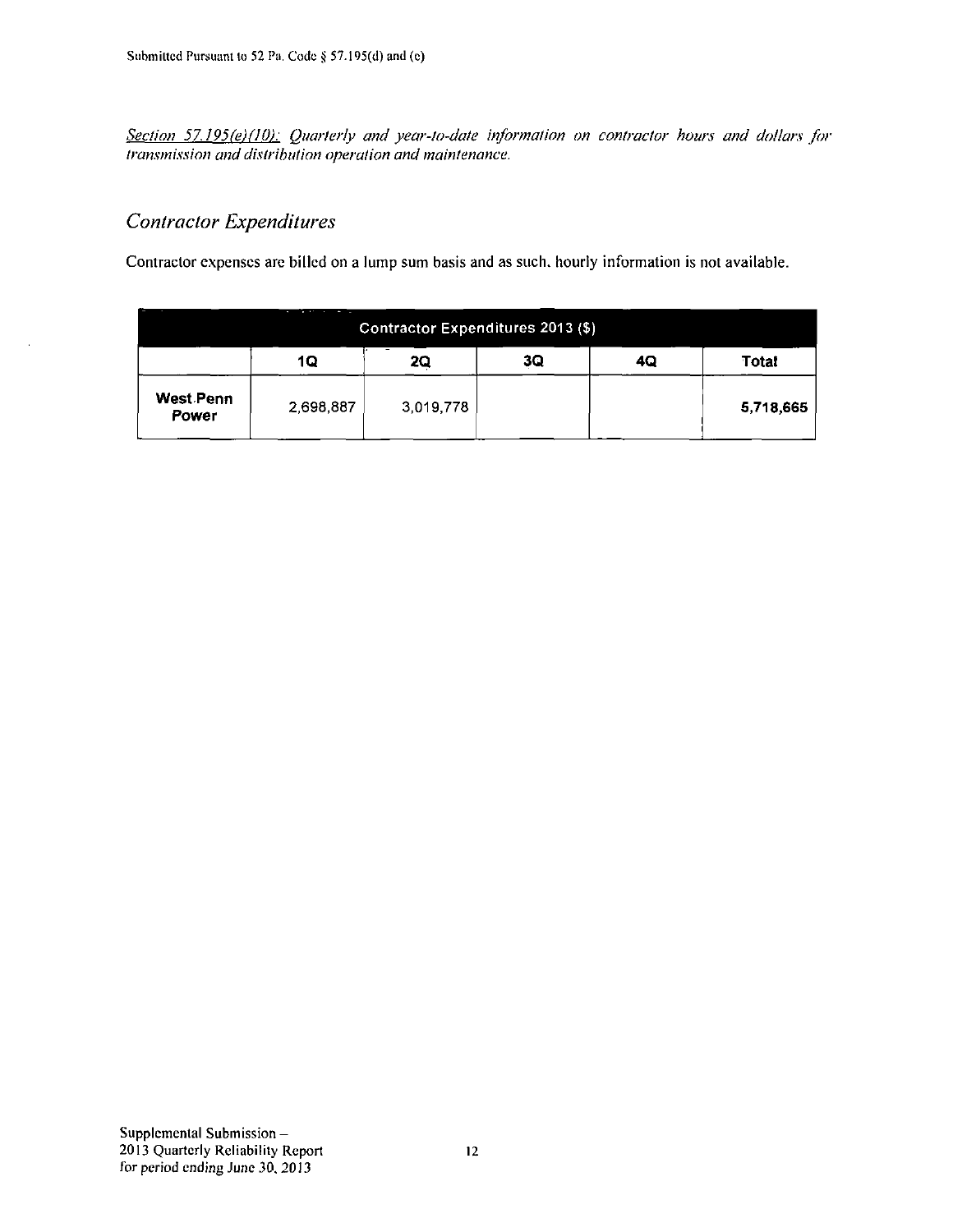**Section 57.195(e)(11):** Monthly call-out acceptance rate for transmission and distribution maintenance *workers presented in terms of both the percentage of accepted calls-out and the amount of time it takes the EDC to obtain the necessary personnel. A brief description of the EDC's call-out procedure should be included when appropriate.* 

#### *Call-out Acceptance Rate*

Call-out percentage is defined as the number of positive responses to total calls.

|                 | Call-out Acceptance Rate - 2013 |
|-----------------|---------------------------------|
|                 | <b>West Penn Power</b>          |
| January         | 33%                             |
| <b>February</b> | 29%                             |
| March           | 30%                             |
| April           | 28%                             |
| May             | 24%                             |
| June            | 23%                             |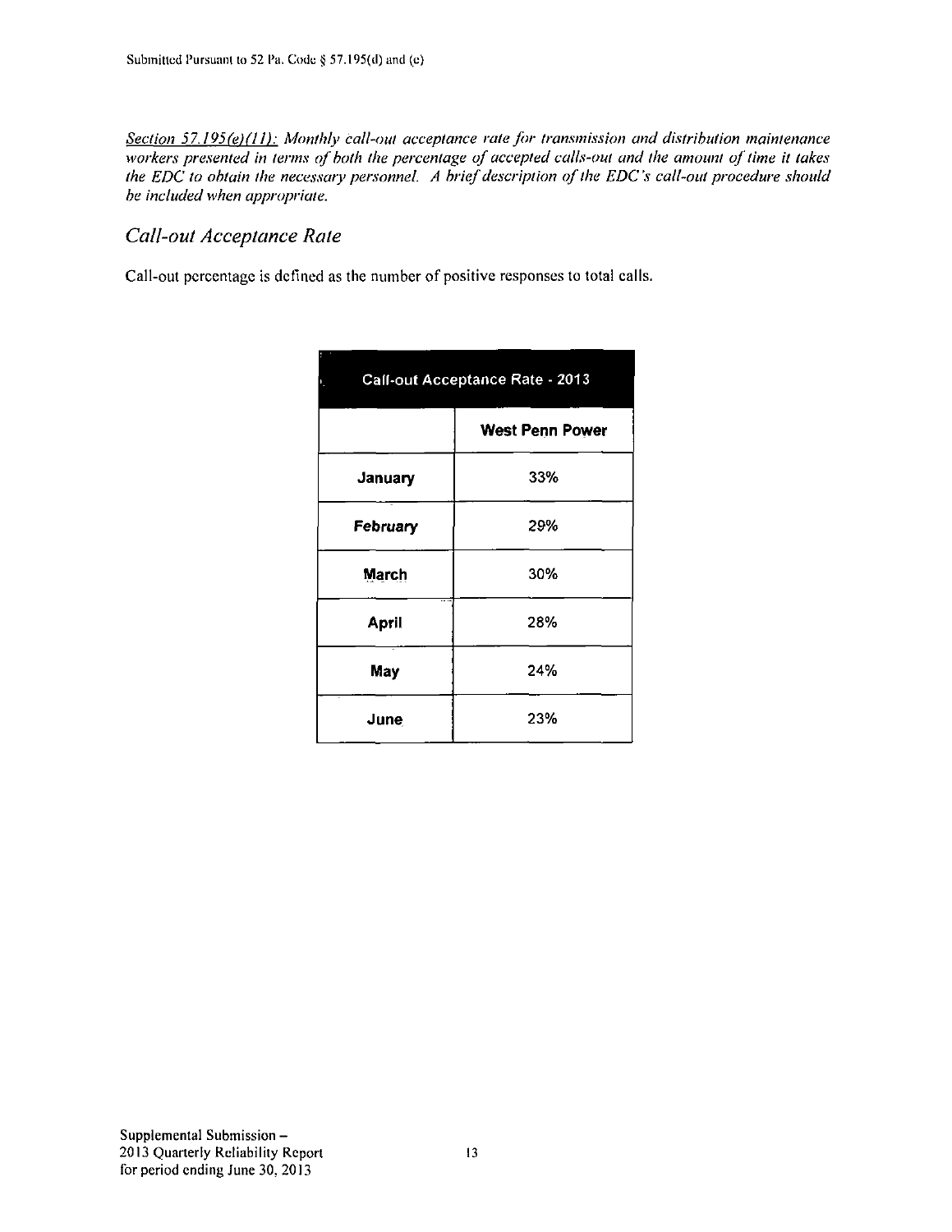### *Call-out Response*

 $\overline{a}$ 

Larger utilities report the amount of time it takes to obtain the necessary personnel during call-outs. West Penn Power has worked wilh other utilities to ensure consistency in calculating and reporting this data.

|          |                                   |                                    | <b>West Penn Power</b>           |                                                                                    |                                                                                                  |
|----------|-----------------------------------|------------------------------------|----------------------------------|------------------------------------------------------------------------------------|--------------------------------------------------------------------------------------------------|
| 2013     | <b>Total Call-</b><br><b>Outs</b> | <b>Workers</b><br><b>Accepting</b> | <b>Elapsed Time</b><br>(Minutes) | Average<br><b>Response</b><br><b>Time per Crew</b><br><b>Call-Out</b><br>(Minutes) | Average<br><b>Response</b><br><b>Rate Per</b><br><b>Workers</b><br><b>Accepting</b><br>(Minutes) |
| April    | 832                               | 691                                | 3,044                            | 3.66                                                                               | 4.41                                                                                             |
| May      | 1,091                             | 778                                | 4,289                            | 3.93                                                                               | 5.51                                                                                             |
| June     | 1,222                             | 864                                | 4,885                            | 4.00                                                                               | 5.65                                                                                             |
| 20 Total | 8,043                             | 2883                               | 12,210                           | 8CB                                                                                | ගිනි.                                                                                            |

 $Total Call_0uts = Total number of incidents$ 

Workers Accepting = Total number of employees accepting work offered

Elapsed Time = Time of day called minus time of day accepted (expressed in minutes)

Average Response Time Per Crew Call-Out = Elapsed Time divided by Total Call-Outs

Average Response Rate Per Workers Accepting = Elapsed Time divided by Workers Accepting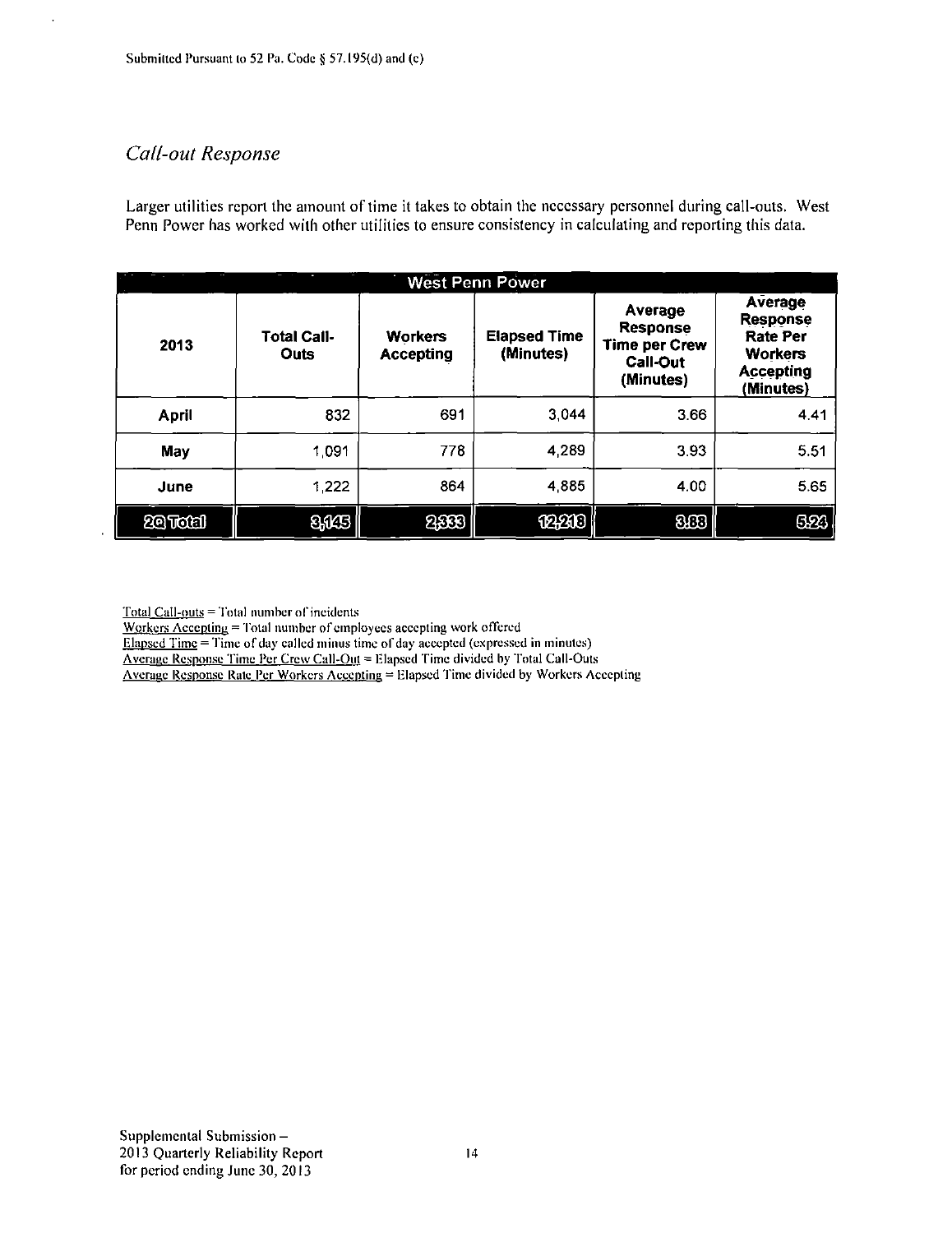$\ddot{\phantom{0}}$ 

J.

## **ATTACHMENT A**

# **Worst Performing Circuits - Reliability Indices**

 $\ddot{\phantom{a}}$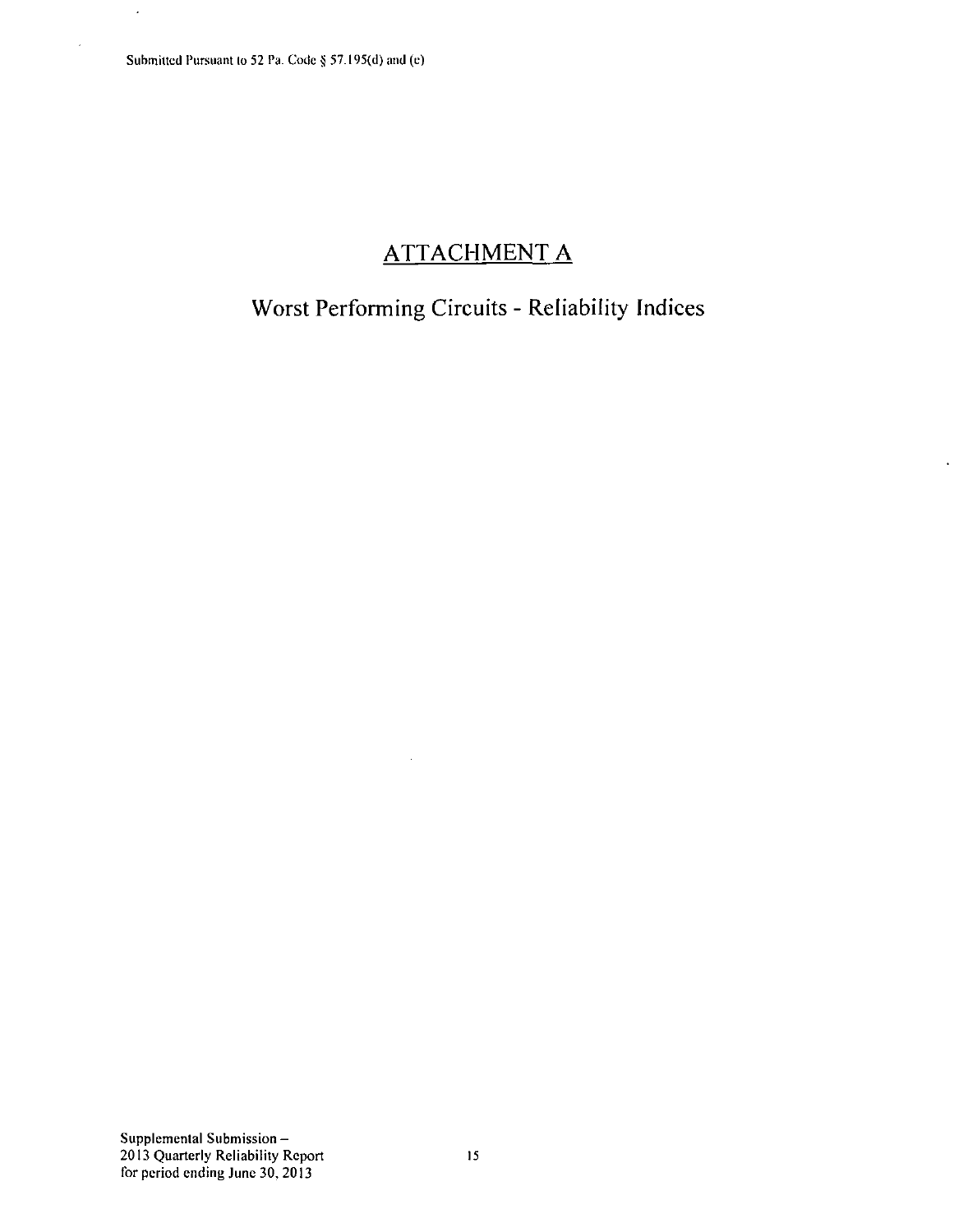| <b>West Penn Power</b> |                        |                       | a mata                |                      |                 |          |                    | $\mathcal{D}^{\text{max}}_{\mathcal{A}}$<br>$\sim$ |                    |              |              |              |
|------------------------|------------------------|-----------------------|-----------------------|----------------------|-----------------|----------|--------------------|----------------------------------------------------|--------------------|--------------|--------------|--------------|
| Circuit Rank           | Substation             | Central Desc          | Disance               | Average<br>Customers | <b>Outages</b>  | Lockouts | Customer<br>Mastes | <b>Oustomers</b><br>Affacted                       | <b>SADI</b> Impact | <b>SAIDI</b> | <b>SAIFI</b> | <b>CAIDI</b> |
| -1                     | <b>Saint Thomas</b>    | Edenville             | Mcconnellsburg        | 1164                 | 47              | 1        | 2,610,385          | 3,165                                              | 3.69               | 2,243        | 2.72         | 825          |
| $\overline{2}$         | Clearville             | Clearville            | Mcconnellsburg        | 620                  | 40              | 1        | 1,841,544          | 1,061                                              | 2.60               | 2,970        | 1.71         | 1736         |
| 3                      | North Fayette          | <b>Beechciff</b>      | <b>Mcdonald</b>       | 2239                 | 25              | 0        | 1,622,686          | 4,091                                              | 2.29               | 725          | 1.83         | 397          |
| 4                      | Whitetail              | <b>Resorts</b>        | <b>Mcconnellsburg</b> | 393                  | 12 <sub>2</sub> | 1        | 1.605,396          | 772                                                | 2.27               | 4,085        | 1.96         | 2080         |
| 5                      | Rutan                  | Windridge             | Jefferson             | 1194                 | 70              | 0        | 1.334.900          | 2,761                                              | 1.89               | 1,118        | 2.31         | 483          |
| 6                      | Henry Clay             | Markleysburg          | Uniontown             | 1081                 | 39              | 1        | 1,252,286          | 5,206                                              | 1.77               | 1,158        | 4.82         | 241          |
| 7                      | Rutan                  | <b>Bristoria</b>      | Jefferson             | 1213                 | 53              | 0        | 1,217,675          | 3,730                                              | 1.72               | 1,004        | 3.08         | 326          |
| 8                      | <b>Butler</b>          | Penn Si               | <b>Butler</b>         | 2671                 | 36              | 2        | 1.184,072          | 6,739                                              | 1.67               | 443          | 2.52         | 176          |
| 9                      | Necessity              | <b>Gibbon Glade</b>   | <b>Uniontown</b>      | 491                  | 25              | 0        | 1.159,893          | 1,277                                              | 1.65               | 2,333        | 2.60         | 916          |
| 10                     | Mercersburg            | Cove Gap              | Mcconnellsburg        | 881                  | 32              | 1        | 1.014,934          | 1,453                                              | 1.43               | 1,152        | 1.65         | 699          |
| 11                     | <b>Bedford Road</b>    | RT 220 North          | Hyndman               | 787                  | 20              | 0        | 967,461            | 2,154                                              | 1.37               | 1,229        | 2.74         | 449          |
| 12                     | Robbins                | Greenock              | Jeannette             | 1336                 | 12              | 2        | 962.877            | 3,139                                              | 1.36               | 721          | 2.35         | 307          |
| 13                     | Waterville             | Waterville            | State College         | 355                  | 18              | 1        | 948,502            | 1,102                                              | 1.34               | 2,672        | 3.10         | 861          |
| 14                     | North Union            | <b>Mount Vernon</b>   | Uniontown             | 900                  | 14              | 3        | 938,573            | 6,348                                              | 1.33               | 1.043        | 7.05         | 148          |
| 15                     | <b>Shaffers Corner</b> | Seventh St Rd         | Arnold                | 2093                 | 29              | 2        | 896,635            | 6,262                                              | 1.27               | 428          | 2.99         | 143          |
| 16                     | Saint Thomas           | Lemasters             | Mcconnellsburg        | 382                  | 27              | 1        | 827,205            | 715                                                | 1.17               | 2,165        | 1.87         | 1157         |
| 17                     | Saltsburg              | Saltsburg             | Arnold                | 1420                 | 31              | 2        | 792,478            | 3,618                                              | 1.12               | 558          | 2.55         | 219          |
| 18                     | North Fayette          | Tyre                  | Mcdonald              | 1463                 | 29              | 2        | 771,069            | 4,225                                              | 1.09               | 527          | 2.89         | 183          |
| 19                     | South Union            | York Run              | Uniontown             | 1479                 | 20              | 0        | 742,597            | 2,188                                              | 1.05               | 502          | 1.48         | 339          |
| 20                     | Karns City             | Kaylor                | <b>Butler</b>         | 1186                 | 30              | 0        | 684,597            | 2,643                                              | 0.97               | 577          | 2.23         | 259          |
| 21                     | Fountaindale           | <b>Carroll Valley</b> | Waynesboro            | 1217                 | 53              | 1        | 672,470            | 3,355                                              | 0.95               | 553          | 2.76         | 200          |
| $\boldsymbol{z}$       | Saint Thomas           | <b>Brandts Ch</b>     | Waynesboro            | 742                  | 28              | 1        | 665,089            | 1,674                                              | 0.94               | 896          | 2.26         | 397          |
| 23                     | Necessity              | Ohiopyle              | Uniontown             | 844                  | 40              | 0        | 659,969            | 1,295                                              | 0.93               | 782          | 1.53         | 510          |
| 24                     | <b>Piney Fork</b>      | Ginal                 | Charleroi             | 2031                 | 24              | 1        | 613.047            | 5,039                                              | 0.87               | 302          | 2.48         | 122          |
| 25                     | <b>Smithton</b>        | Yukon                 | Charleroi             | 1304                 | 28              | 0        | 592.656            | 3,852                                              | 0.84               | 454          | 2.95         | 154          |
| 26                     | Elderton               | Whitesburg            | Kittanning            | 579                  | 20              | 1        | 579,292            | 879                                                | 0.82               | 1,001        | 1.52         | 659          |
| 27                     | New Bethlehem          | <b>Clarion Rd</b>     | Clarion               | 1408                 | 25              | 1        | 560,413            | 2,145                                              | 0.79               | 398          | 1.52         | 261          |
| 28                     | Huntingdon             | Shawtown              | Jeannette             | 1737                 | 16              | 1        | 558,836            | 2,731                                              | 0.79               | 322          | 1.57         | 205          |
| 29                     | Kittanning             | Cadooan               | Kittanning            | 980                  | 13              | 1        | 525,890            | 1,892                                              | 0.74               | 537          | 1.93         | 278          |
| 30                     | Crossgates             | Robinhood             | Boyce                 | 925                  | 14              | 1        | 525,163            | 1,633                                              | 0.74               | 568          | 1.77         | 322          |

General Note: MAIFI values are not available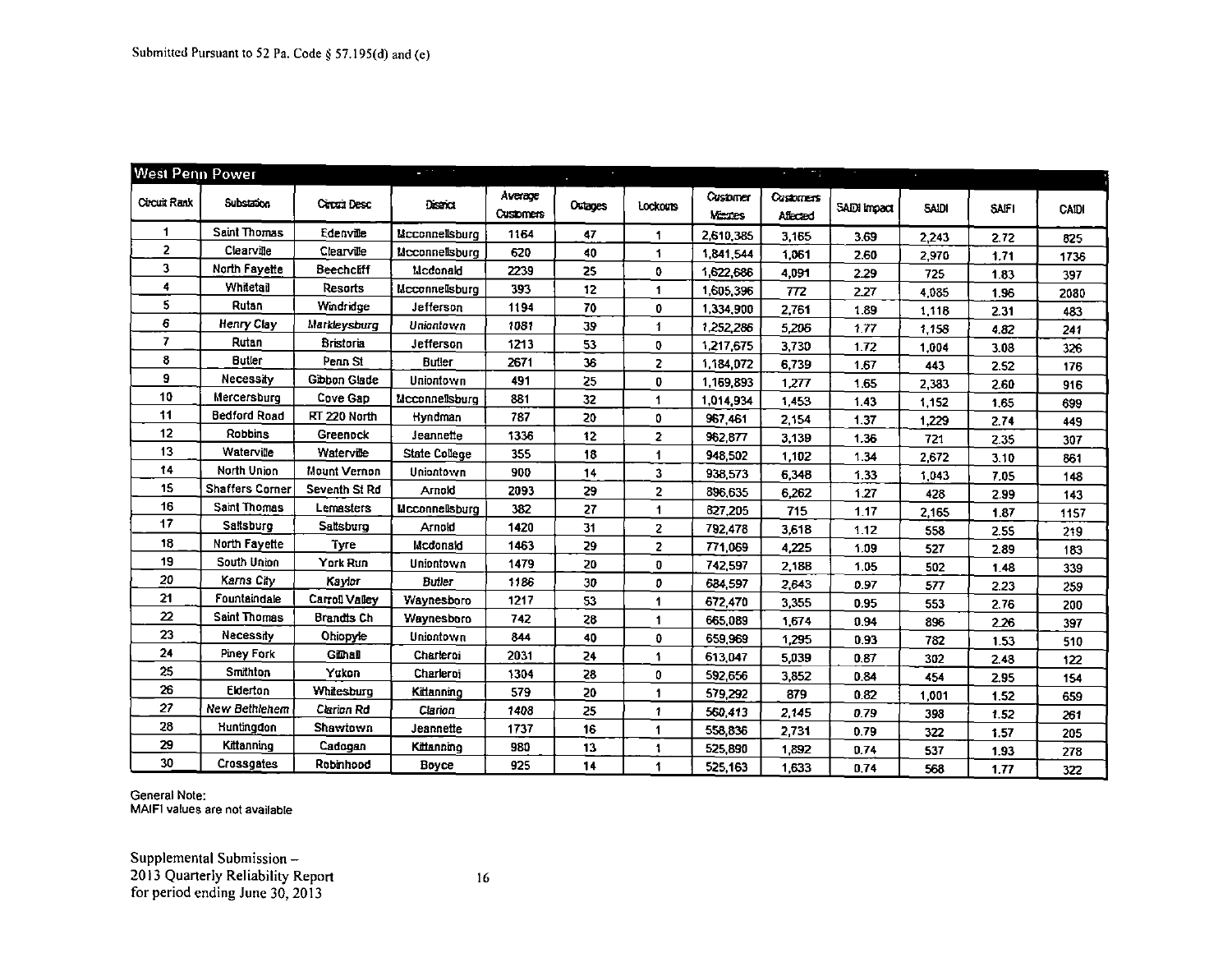| <b>West Penn Power</b> |                        | $\sim$               |                 |                             |        |          |                            | ×                            |              |             | <b>CALL</b>  |       |
|------------------------|------------------------|----------------------|-----------------|-----------------------------|--------|----------|----------------------------|------------------------------|--------------|-------------|--------------|-------|
| Cercui Rank            | Substation             | Circuit Desc         | District        | Average<br><b>Castomers</b> | Oraces | Lockouts | Customer<br><b>Minutes</b> | <b>Customers</b><br>Affected | SAIDI Impact | <b>SAIN</b> | <b>SAIFI</b> | CAIDI |
| 31                     | <b>Shaffers Corner</b> | Stewart School       | Arnold          | 2003                        | 13     | 2        | 512.376                    | 6,156                        | 0.72         | 256         | 3.07         | 83    |
| 32                     | Vandergrift            | Roaring Run          | Arnold          | 949                         | 35     |          | 509.662                    | 1,553                        | 0.72         | 537         | 1.54         | 328   |
| 33                     | Normalville            | Mill Run             | Pleasant Valley | 578                         | 14     |          | 479.308                    | 807                          | 0.68         | 829         | 1.40         | 594   |
| 34                     | Weedville              | Weedville            | St Marys        | 1365                        | 25     | 0        | 477.592                    | 2.367                        | 0.67         | 350         | 1.73         | 202   |
| 35                     | Houston                | McGovern             | Washington      | 1576                        | 36     | 0        | 475.585                    | 2,846                        | 0.67         | 302         | 1.81         | 167   |
| 36                     | Peters                 | McMurray             | Boyce           | 1385                        | 16     |          | 472.975                    | 2.185                        | 0.67         | 342         | 1.58         | 216   |
| 37                     | Avelia                 | W Middletown         | Washington      | 1137                        | 41     | 0        | 465.449                    | 1.900                        | 0.66         | 409         | 1.67         | 245   |
| 38                     | Charleroi              | <b>Speers</b>        | Charleroi       | 1460                        | 24     |          | 462.795                    | 2,376                        | 0.65         | 317         | 1.63         | 195   |
| 39                     | Eastgate               | East Greensburg      | Jeannette       | 2095                        | 21     | 2        | 457.349                    | 6.965                        | 0.65         | 218         | 3.32         | 66    |
| 40                     | <b>Crooked Creek</b>   | <b>Crooked Creek</b> | Kittannino      | 477                         |        | 0        | 451,507                    | 978                          | 0.64         | 947         | 2.05         | 462   |

 $\overline{\phantom{a}}$ 

General Note: MAIFI values are not available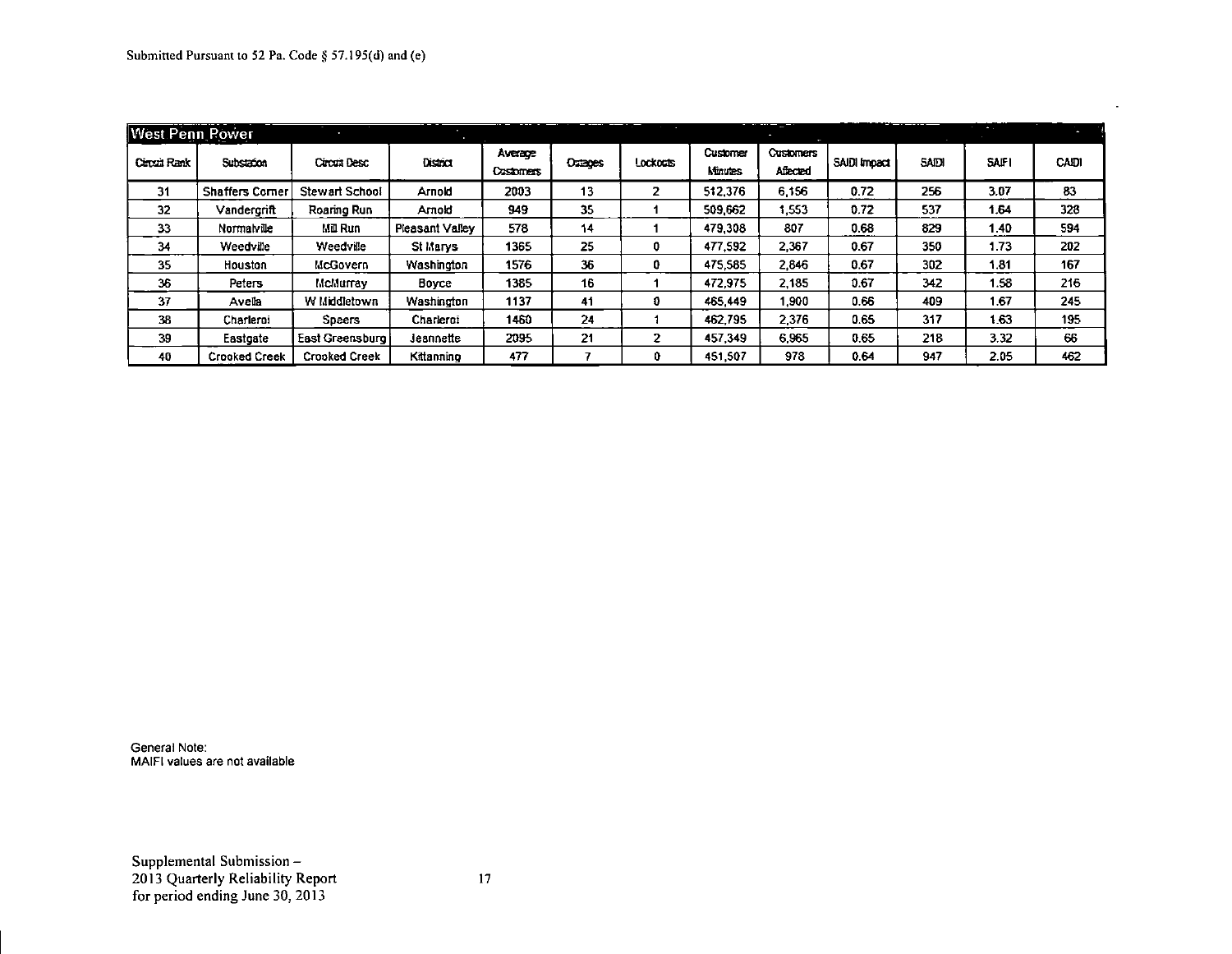## **ATTACHMENT B**

# **Worst Performing Circuits - Remedial Actions**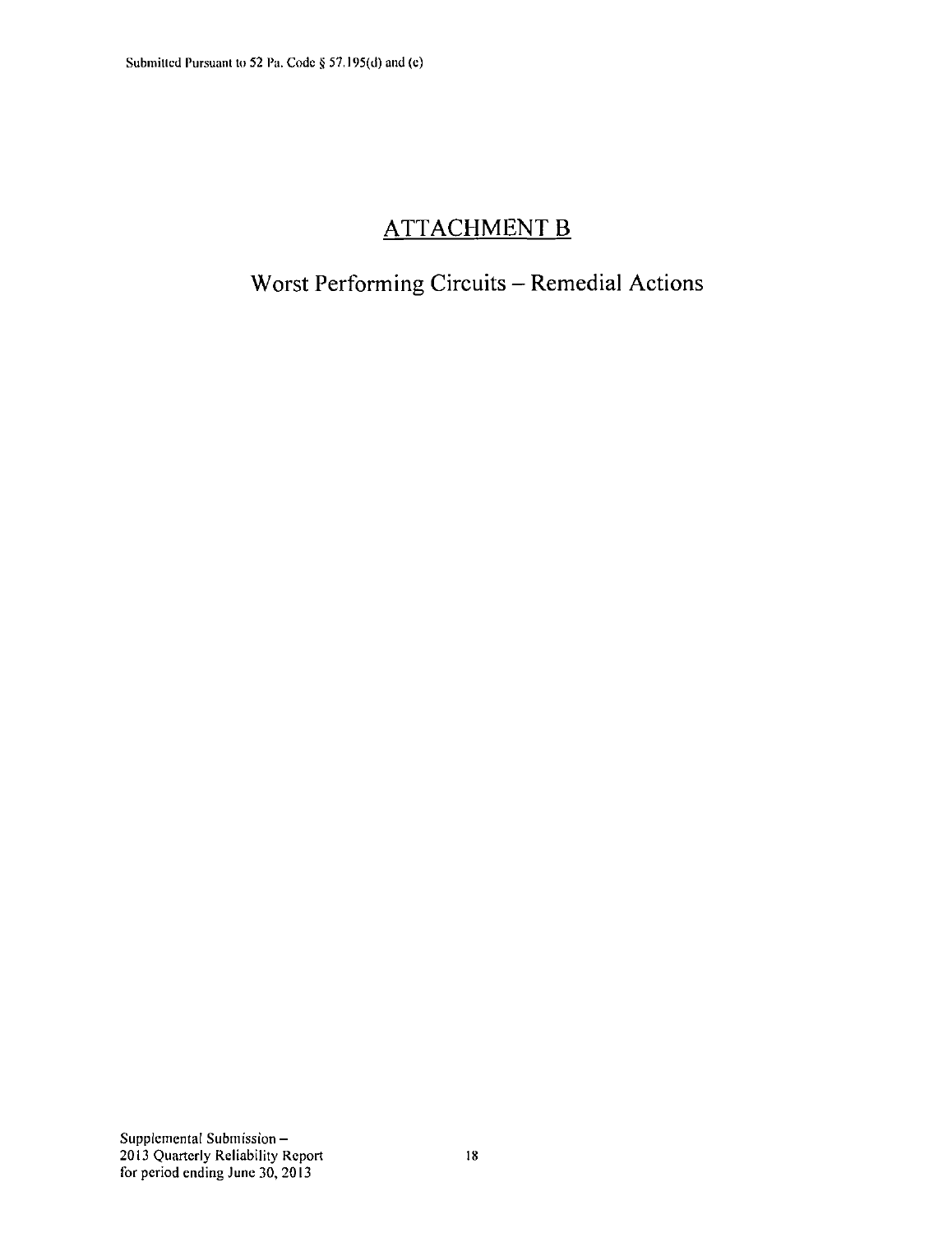|                                                                                                                                                                   | <b>West Penn Power</b><br>$\sim$ 100 $\mu$ |                                                                                                                                                                                                                         |                                                                                                                                                                          |                                                                                    |                                               |  |  |
|-------------------------------------------------------------------------------------------------------------------------------------------------------------------|--------------------------------------------|-------------------------------------------------------------------------------------------------------------------------------------------------------------------------------------------------------------------------|--------------------------------------------------------------------------------------------------------------------------------------------------------------------------|------------------------------------------------------------------------------------|-----------------------------------------------|--|--|
| Rank                                                                                                                                                              | <b>Substation</b>                          | Circuit                                                                                                                                                                                                                 | Remedial Actions Planned or Taken                                                                                                                                        | <b>Status of Remedial</b><br><b>Work</b>                                           | <b>Date Remedial</b><br><b>Work Completed</b> |  |  |
|                                                                                                                                                                   | <b>SAINT THOMAS</b>                        | <b>EDENVILLE</b>                                                                                                                                                                                                        | 48% of the CMI was due to non-preventable trees and 44% was due to preventable trees. The majority of the total<br>CMI occurred during Hurricane Sandy.                  |                                                                                    |                                               |  |  |
|                                                                                                                                                                   |                                            |                                                                                                                                                                                                                         | A CEMI analysis was performed and any tap exceeding the<br>threshold will be reviewed for possible additional mitigation.                                                | Complete                                                                           | $Jan-13$                                      |  |  |
| 2.                                                                                                                                                                | <b>CLEARVILLE</b>                          | <b>CLEARVILLE</b>                                                                                                                                                                                                       | 57% of the CMI was due to non-preventable trees and 33% was due to a line failure.                                                                                       |                                                                                    |                                               |  |  |
|                                                                                                                                                                   |                                            |                                                                                                                                                                                                                         | Cycle tree trimming.                                                                                                                                                     | To be completed 2013                                                               |                                               |  |  |
| 69% of the CMI was due to non-preventable trees, 14% was due to line failure and 13% was due to forced outages.<br>3<br><b>NORTH FAYETTE</b><br><b>BEECHCLIFF</b> |                                            |                                                                                                                                                                                                                         |                                                                                                                                                                          |                                                                                    |                                               |  |  |
|                                                                                                                                                                   |                                            |                                                                                                                                                                                                                         | On-cycle circuit inspection.                                                                                                                                             | To be completed 2013                                                               |                                               |  |  |
|                                                                                                                                                                   | <b>WHITETAL</b>                            | <b>RESORTS</b>                                                                                                                                                                                                          | 58% of the CMI was due to unknown causes, 21% was due to non-preventable trees and 17% was due to<br>preventable trees. 36% of the total CMI was due to Hurricane Sandy. |                                                                                    |                                               |  |  |
|                                                                                                                                                                   |                                            |                                                                                                                                                                                                                         | A CEM analysis was performed and any tap exceeding the<br>threshold will be reviewed for possible additional mitigation.                                                 | Complete                                                                           | $Jan-13$                                      |  |  |
|                                                                                                                                                                   | <b>RUTAN</b>                               |                                                                                                                                                                                                                         |                                                                                                                                                                          | 66% of the CMI was due to non-preventable trees and 18% was due to unknown causes. |                                               |  |  |
|                                                                                                                                                                   |                                            | <b>WINDRIDGE</b>                                                                                                                                                                                                        | Circuit reviewed for main the hardware issues                                                                                                                            | Complete                                                                           | Nov-12                                        |  |  |
|                                                                                                                                                                   |                                            |                                                                                                                                                                                                                         | Cycle tree trimming.                                                                                                                                                     | To be completed 2013                                                               |                                               |  |  |
| 6.                                                                                                                                                                | <b>HENRY CLAY</b>                          | <b>MARKLEYSBURG</b>                                                                                                                                                                                                     | 35% of the CMI was due to non-preventable trees and 35% was due to line failure.                                                                                         |                                                                                    |                                               |  |  |
|                                                                                                                                                                   |                                            |                                                                                                                                                                                                                         | Cycle tree trimming.                                                                                                                                                     | Complete                                                                           | <b>Nov-12</b>                                 |  |  |
| 7                                                                                                                                                                 | <b>RUTAN</b>                               | 31% of the CMI was due to non-preventable trees, 32% was due to equipment failure and 12% was due to damage<br>caused by vehicles. The majority of the total CMI occurred during minor storm event.<br><b>BRISTORIA</b> |                                                                                                                                                                          |                                                                                    |                                               |  |  |
|                                                                                                                                                                   |                                            |                                                                                                                                                                                                                         | Cycle tree trimming.                                                                                                                                                     | Complete                                                                           | <b>Nov-12</b>                                 |  |  |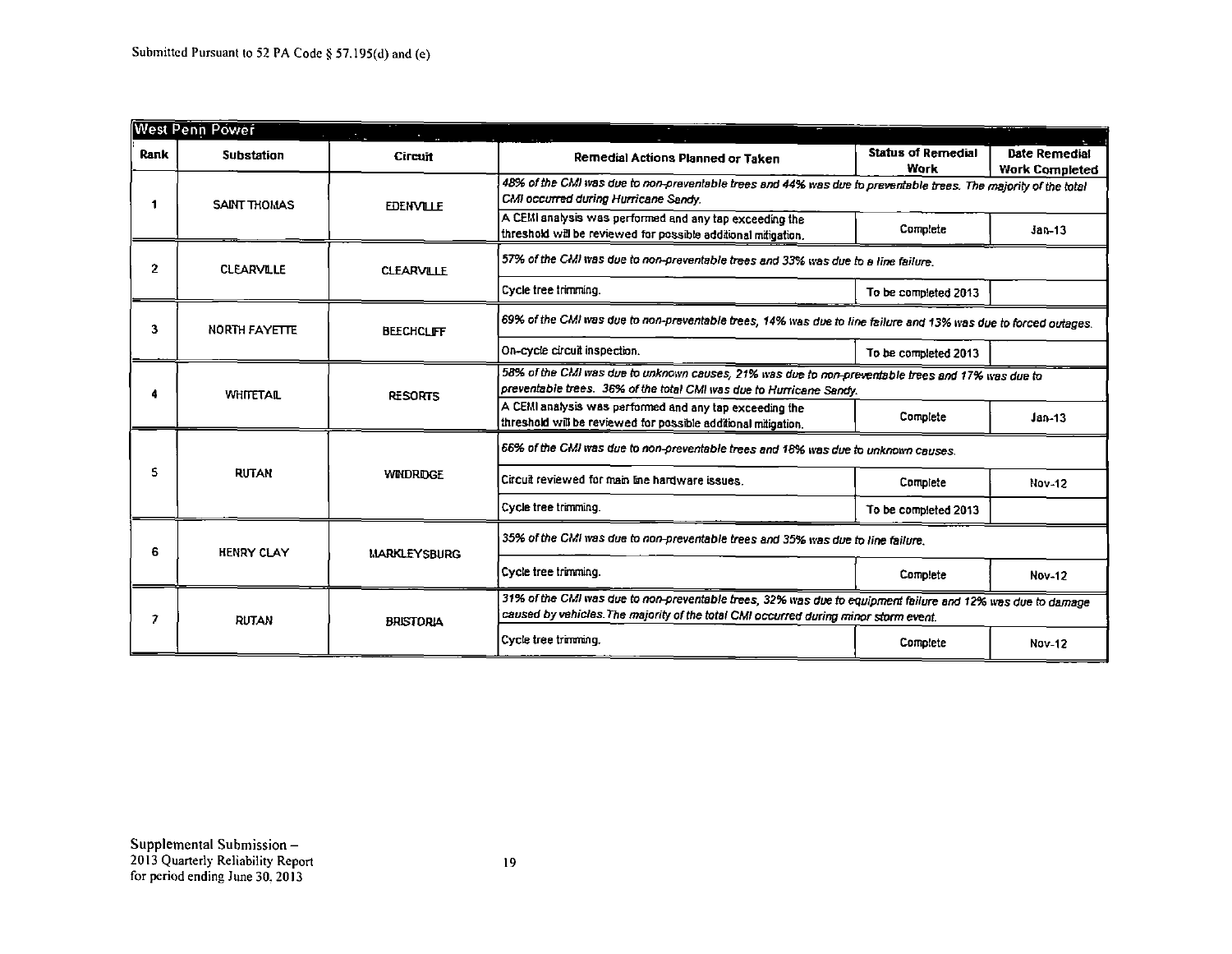|      | <b>West Penn, Power</b><br><b>ERV</b><br>$\sim$<br>$\sim$ |                                                                                            |                                                                                                                                                                    |                                          |                                        |  |
|------|-----------------------------------------------------------|--------------------------------------------------------------------------------------------|--------------------------------------------------------------------------------------------------------------------------------------------------------------------|------------------------------------------|----------------------------------------|--|
| Rank | Substation                                                | <b>Circuit</b>                                                                             | Remedial Actions Planned or Taken                                                                                                                                  | <b>Status of Remedial</b><br><b>Work</b> | Date Remedial<br><b>Work Completed</b> |  |
| 8    | <b>BUTLER</b>                                             | PENN ST                                                                                    | 75% of the CMI was due to equipment failure and 13% was due to damage caused by vehicles.                                                                          |                                          |                                        |  |
|      |                                                           |                                                                                            | Main line SAIFI hardware review.                                                                                                                                   | To be completed 2013                     |                                        |  |
| 9    | <b>NECESSITY</b>                                          | <b>GIBBON GLADE</b>                                                                        | 68% of the CMI was due to non-preventable trees and 23% was due to a line failure.                                                                                 |                                          |                                        |  |
|      |                                                           |                                                                                            | Cycle tree trimming.                                                                                                                                               | To be completed 2013                     |                                        |  |
| 10   | <b>MERCERSBURG</b>                                        | <b>COVE GAP</b>                                                                            | 70% of the CMI was to due non-preventable trees and 11% was due to line failure. The majority of the total CMI<br>occurred during Hurricane Sandy,                 |                                          |                                        |  |
|      |                                                           |                                                                                            | Cycle tree trimming.                                                                                                                                               | Complete                                 | $Dec-12$                               |  |
| 11   | BEDFORD ROAD                                              | RT 220 NORTH                                                                               | 80% of the CMI was due to non-preventable trees and 11% was due to unknown causes.                                                                                 |                                          |                                        |  |
|      |                                                           |                                                                                            | Cycle tree trimming.                                                                                                                                               | To be completed 2013                     |                                        |  |
| 12   | <b>ROBBINS</b>                                            | <b>GREENOCK</b>                                                                            | 75% of the CMI was due to non-preventable trees and 21% was due to unknown causes.                                                                                 |                                          |                                        |  |
|      |                                                           |                                                                                            | Zone 1 forestry review planned to note and correct any tree and<br>hardware issues.                                                                                | To be completed 2013                     |                                        |  |
|      |                                                           | 86% of the CMI was due to other electric utility and 10% was due to non-preventable trees. |                                                                                                                                                                    |                                          |                                        |  |
| 13   | <b>WATERVILLE</b>                                         | <b>WATERVILLE</b>                                                                          | Circuil is fed by foreign utility. Alternate supply options limited.<br>Considered distributed generation as alternate feed option, install<br>circuit monitoring. | Complete                                 | Sep-12                                 |  |
|      |                                                           |                                                                                            | Circuil reviewed for main line hardware issues.                                                                                                                    | Complete                                 | Aug-12                                 |  |
|      |                                                           |                                                                                            | Zone 1 danger tree work                                                                                                                                            | Complete                                 | $Dec-12$                               |  |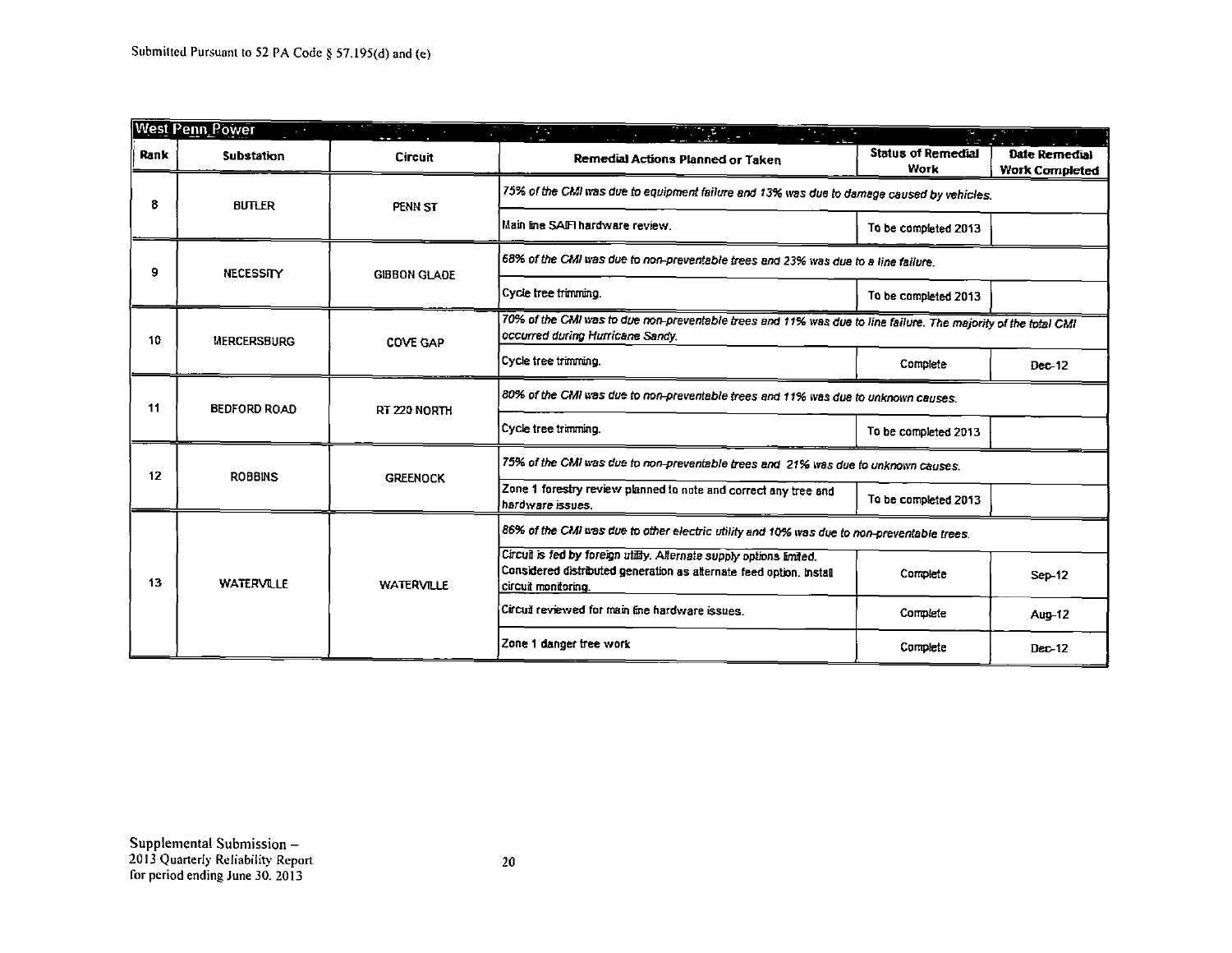|                                                                                                                                                           | <b>West Penn Rower</b> |                     | the control of the control of the                                                                                                                    |                                          |                                               |
|-----------------------------------------------------------------------------------------------------------------------------------------------------------|------------------------|---------------------|------------------------------------------------------------------------------------------------------------------------------------------------------|------------------------------------------|-----------------------------------------------|
| Rank                                                                                                                                                      | <b>Substation</b>      | <b>Circuit</b>      | Remedial Actions Planned or Taken                                                                                                                    | <b>Status of Remedial</b><br><b>Work</b> | <b>Date Remedial</b><br><b>Work Completed</b> |
|                                                                                                                                                           |                        |                     | 56% of the CMI was due to line failure and 38% due to damage caused by vehicles.                                                                     |                                          |                                               |
| 14                                                                                                                                                        | NORTH UNION            | <b>MOUNT VERNON</b> | Cycle tree trimming.                                                                                                                                 | Complete                                 | $Mar-13$                                      |
|                                                                                                                                                           |                        |                     | Main line SAIFI hardware review.                                                                                                                     | To be completed 2013                     |                                               |
| 38% of the CMI was due to non-preventable trees and 48% was due to equipment failure. The majority of the total<br>CMI occurred during minor storm event. |                        |                     |                                                                                                                                                      |                                          |                                               |
| 15                                                                                                                                                        | <b>SHAFFERS CORNER</b> | SEVENTH ST RD       | Zone 1 tree trimming.                                                                                                                                | Complete                                 | <b>Jun-12</b>                                 |
|                                                                                                                                                           |                        |                     | Cycle tree trimming.                                                                                                                                 | To be completed 2014                     |                                               |
| 16                                                                                                                                                        | <b>SAINT THOMAS</b>    | <b>LEMASTERS</b>    | 95% of the CMI was due to non-preventable trees of which 65% occurred during Hurricane Sandy.                                                        |                                          |                                               |
|                                                                                                                                                           |                        |                     | A CEMI analysis was performed and the circuit has no outage<br>issues beyond the major storms.                                                       | Complete                                 | $Feb-13$                                      |
| 17                                                                                                                                                        | <b>SALTSBURG</b>       |                     | 52% of the CMI was due ton-preventable trees and 40% was due to equipment failure.                                                                   |                                          |                                               |
|                                                                                                                                                           |                        | <b>SALTSBURG</b>    | Zone 1 forestry review planned to note and correct any tree and<br>hardware issues.                                                                  | To be completed 2013                     |                                               |
| 18                                                                                                                                                        | <b>NORTH FAYETTE</b>   | <b>TYRE</b>         | 70% of the CMI was due to non-preventable trees and 12% was due to line failure. The majority of the total CMI<br>occurred during minor storm event. |                                          |                                               |
|                                                                                                                                                           |                        |                     | Cycle tree trimming.                                                                                                                                 | Complete                                 | Dec-12                                        |
| 19                                                                                                                                                        | <b>SOUTH UNION</b>     | YORK RUN            | 28% of the CMI was due to non-preventable trees and 65% was due to equipment failure.                                                                |                                          |                                               |
|                                                                                                                                                           |                        |                     | Cycle tree trimming.                                                                                                                                 | Complete                                 | $Jun-13$                                      |

 $\sim 100$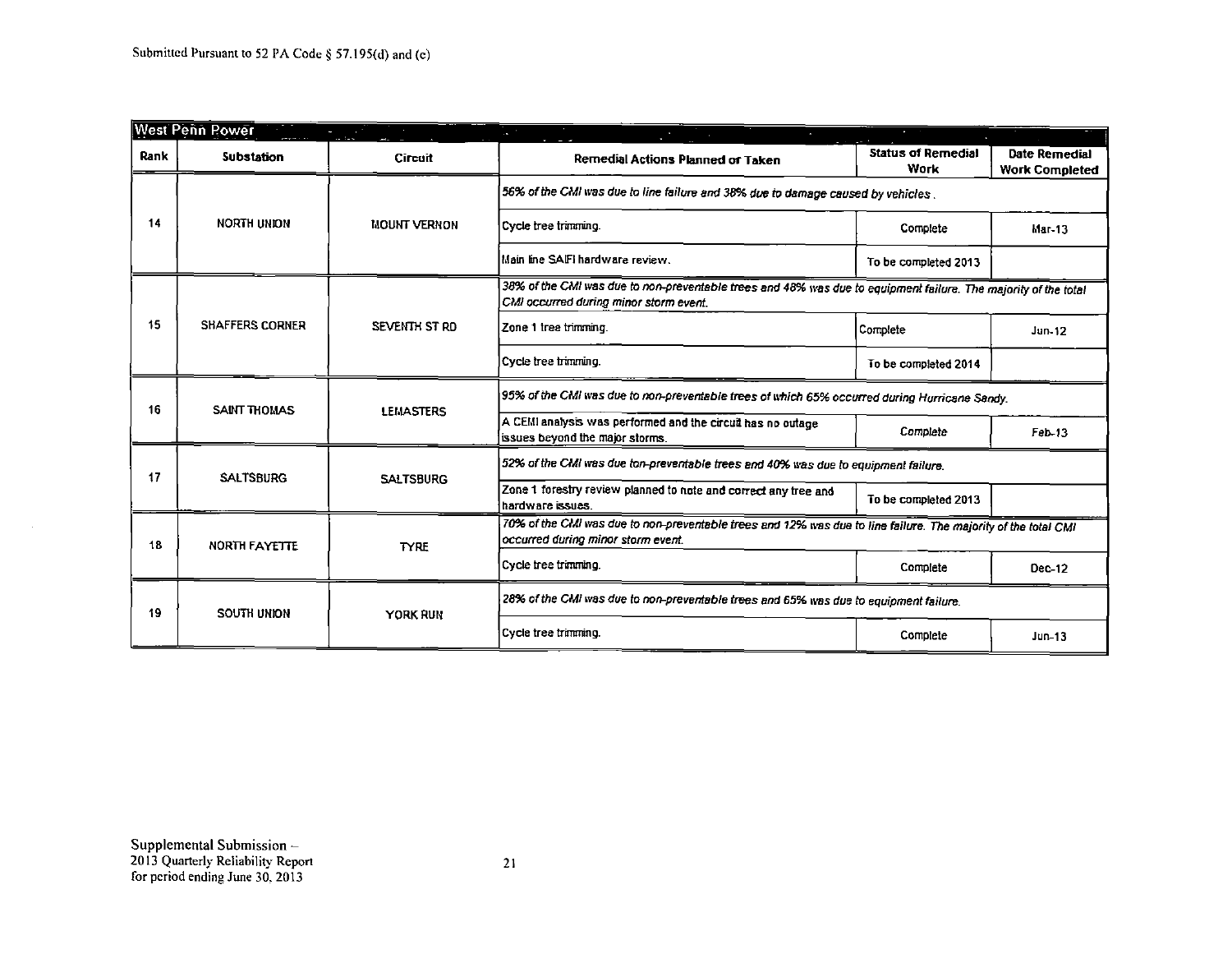|      | West Penn Power                                                                                                                                                                        | Ŧ.                    | $\sim$                                                                                                                                                                                     |                                          |                                        |  |
|------|----------------------------------------------------------------------------------------------------------------------------------------------------------------------------------------|-----------------------|--------------------------------------------------------------------------------------------------------------------------------------------------------------------------------------------|------------------------------------------|----------------------------------------|--|
| Rank | <b>Substation</b>                                                                                                                                                                      | <b>Circuit</b>        | <b>Remedial Actions Planned or Taken</b>                                                                                                                                                   | <b>Status of Remedial</b><br><b>Work</b> | Date Remedial<br><b>Work Completed</b> |  |
| 20   | <b>KARNS CITY</b>                                                                                                                                                                      | <b>KAYLOR</b>         | 25% of the CMI was due to non-preventable trees, 20% due to damage caused by vehicles and 37% was due to line<br>failure. The majority of the total CMI occurred during minor storm event. |                                          |                                        |  |
|      |                                                                                                                                                                                        |                       | Cycle tree trimming.                                                                                                                                                                       | Complete                                 | Dec-12                                 |  |
| 21.  | <b>FOUNTAINDALE</b>                                                                                                                                                                    | <b>CARROLL VALLEY</b> | 69% of the CMI was due to non-preventable trees and 14% was due to equipment failure.                                                                                                      |                                          |                                        |  |
|      |                                                                                                                                                                                        |                       | Zone 1 forestry review planned to note and correct any tree and<br>hardware issues.                                                                                                        | To be completed 2013                     |                                        |  |
| 22   | SAINT THOMAS                                                                                                                                                                           | <b>BRANDTS CH</b>     | 55% of the CMI was due to non-preventable trees, 23% due to preventable trees and 17% was due to unknown<br>causes. The majority of the total CMI occurred during Hurricane Sandy.         |                                          |                                        |  |
|      |                                                                                                                                                                                        |                       | Cycle tree trimming.                                                                                                                                                                       | Complete                                 | Dec.12                                 |  |
|      | <b>NECESSITY</b>                                                                                                                                                                       | <b>OHIOPYLE</b>       | 30% of the CMI was due to non-preventable trees and 55% due to line failure.                                                                                                               |                                          |                                        |  |
| 23   |                                                                                                                                                                                        |                       | Circuit reviewed for main line hardware issues.                                                                                                                                            | Complete                                 | Nov-12                                 |  |
|      |                                                                                                                                                                                        |                       | Cycle tree trimming.                                                                                                                                                                       | Complete                                 | $Jun-12$                               |  |
|      |                                                                                                                                                                                        |                       | Main line SAIFI hardware review.                                                                                                                                                           | To be completed 2013                     |                                        |  |
| 24   | PINEY FORK                                                                                                                                                                             | <b>GILLHALL</b>       | 44% of the CMI was due to equipment failure, 26% due to forced outage and 24% due to non-preventable trees.                                                                                |                                          |                                        |  |
|      |                                                                                                                                                                                        |                       | Main line SAIFI hardware review.                                                                                                                                                           | To be completed 2013                     |                                        |  |
| 25   | 12% of the CMI was due to non-preventable trees, 18% due to forced outage, 36% due to damage caused by<br>vehicles and 26% was due to line failure.<br><b>SMITHTON</b><br><b>YUKON</b> |                       |                                                                                                                                                                                            |                                          |                                        |  |
|      |                                                                                                                                                                                        |                       | No additional actions are planned for 2013.                                                                                                                                                |                                          |                                        |  |
| 26   | <b>ELDERTON</b>                                                                                                                                                                        | <b>WHITESBURG</b>     | 36% of the CMI was due to preventable trees, 34% due to non-preventable trees and 21% due to unknown causes.                                                                               |                                          |                                        |  |
|      |                                                                                                                                                                                        |                       | No additional actions are planned for 2013.                                                                                                                                                |                                          |                                        |  |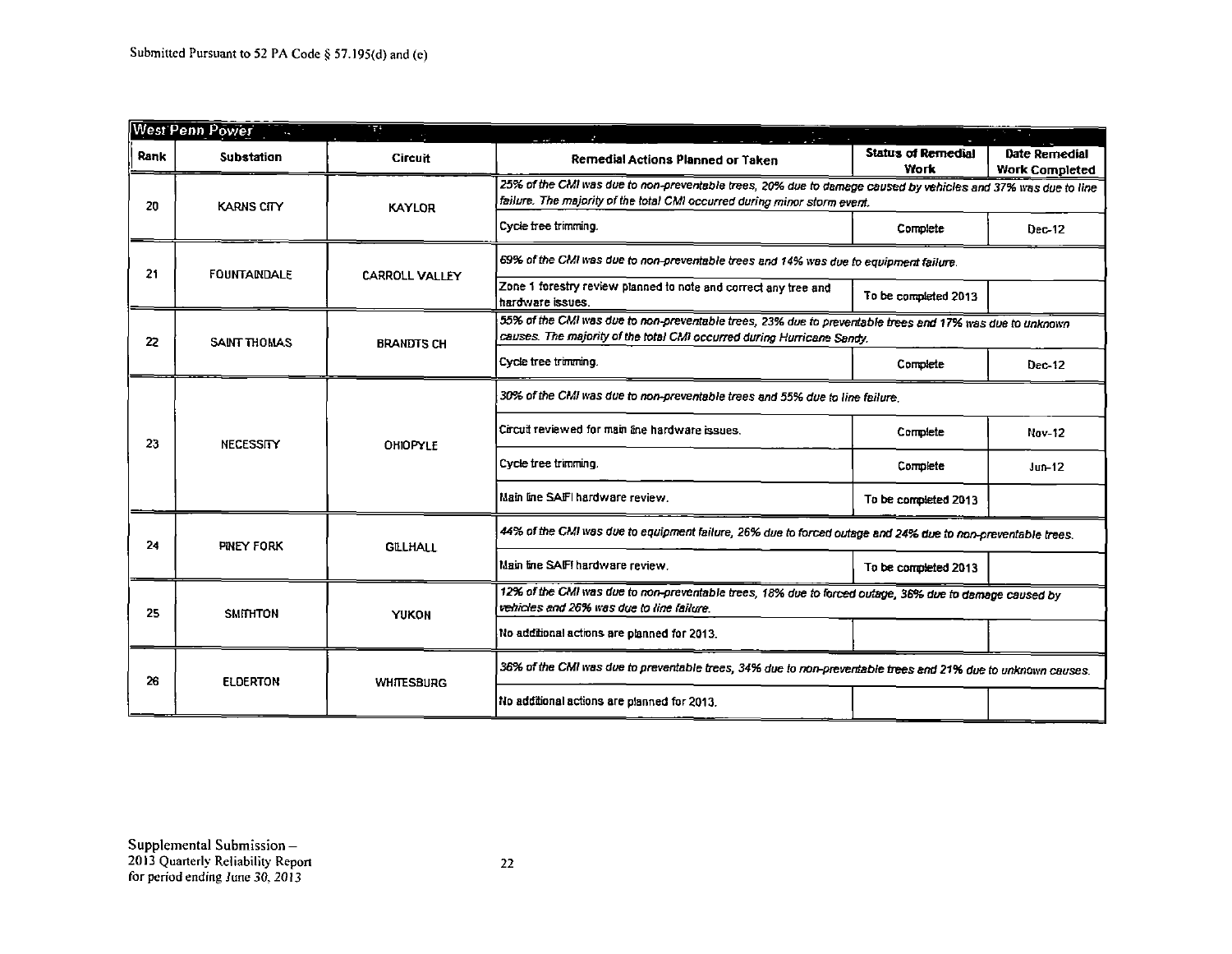|      | West Penn Power        |                                       |                                                                                                                 | $\mathcal{A}^{\mathcal{A}}$       |                                        |
|------|------------------------|---------------------------------------|-----------------------------------------------------------------------------------------------------------------|-----------------------------------|----------------------------------------|
| Rank | <b>Substation</b>      | <b>Circuit</b>                        | Remedial Actions Planned or Taken                                                                               | <b>Status of Remedial</b><br>Work | Date Remedial<br><b>Work Completed</b> |
| 27   | <b>NEW BETHLEHEM</b>   | <b>CLARION RD</b>                     | 77% of the CMI was due to non-preventable trees and 8% was due to line failure.                                 |                                   |                                        |
|      |                        |                                       | Zone 1 forestry review planned to note and correct any tree and<br>hardware issues.                             | To be completed 2013              |                                        |
| 28   | <b>HUNTINGDON</b>      | <b>SHAWTOWN</b>                       | 74% of the CMI was due to non-preventable trees and 14% was due to forced outages                               |                                   |                                        |
|      |                        |                                       | Main line SAIFI hardware review.                                                                                | To be completed 2013              |                                        |
| 29   | <b>KITTANNING</b>      | <b>CADOGAN</b>                        | 52% of the CMI was due to non-preventable trees and 26% was due to equipment failure.                           |                                   |                                        |
|      |                        |                                       | Cycle tree trimming.                                                                                            | Complete                          | Dec-12                                 |
|      | <b>CROSSGATES</b>      | ROBINHOOD                             | 74% of the CMI was due to non-preventable trees and 24% was due to unknown causes.                              |                                   |                                        |
| 30   |                        |                                       | Cycle tree trimming.                                                                                            | Complete                          | Dec-12                                 |
|      |                        |                                       | Main line SAIFI hardware review.                                                                                | To be completed 2013              |                                        |
| 31   | <b>SHAFFERS CORNER</b> | <b>STEWART SCHOOL</b>                 | 38% of the CMI was due to forced outage, 29% due to unknown causes and 25% due to damage caused by<br>vehicles. |                                   |                                        |
|      |                        |                                       | Zone 1 forestry review planned to note and correct any tree and<br>hardware issues.                             | To be completed 2013              |                                        |
| 32   | <b>VANDERGRIFT</b>     | <b>ROARING RUN</b>                    | 92% of the CMI was due to non-preventable trees.                                                                |                                   |                                        |
|      |                        |                                       | Zone 1 forestry review planned to note and correct any tree and<br>hardware issues.                             | To be completed 2013              |                                        |
| 33   |                        | <b>NORMALVILLE</b><br><b>MILL RUN</b> | 99% of the CMI was due to non-preventable trees.                                                                |                                   |                                        |
|      |                        |                                       | Cycle tree trimmino.                                                                                            | Complete                          | $Dec-12$                               |

ᆜ

 $\sim$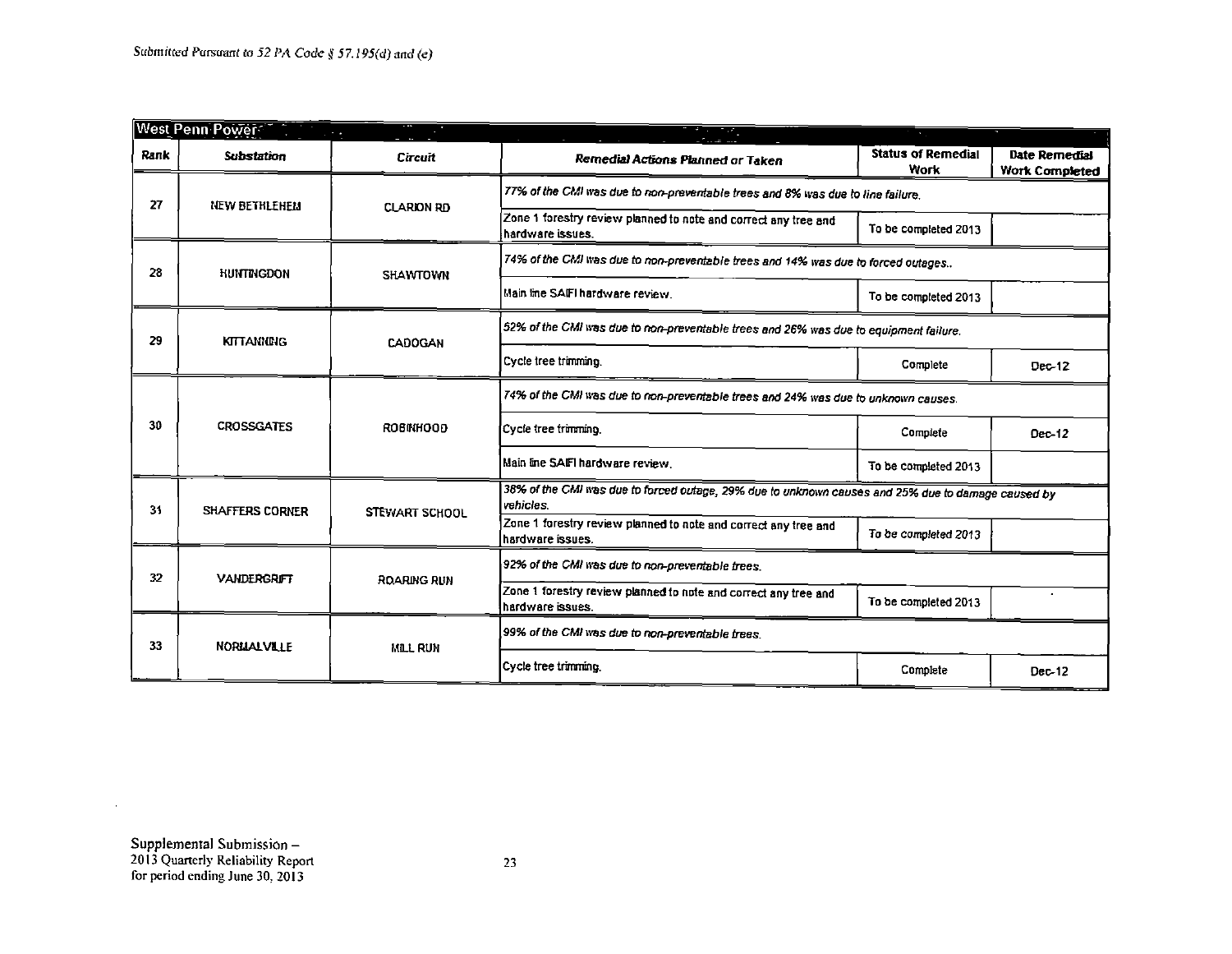|      | West Penn Power   | $\sim$                 |                                                                                                                        | $\mathcal{L} = \mathcal{L}$       |                                        |
|------|-------------------|------------------------|------------------------------------------------------------------------------------------------------------------------|-----------------------------------|----------------------------------------|
| Rank | <b>Substation</b> | Circuit                | Remedial Actions Planned or Taken                                                                                      | <b>Status of Remedial</b><br>Work | Date Remedial<br><b>Work Completed</b> |
| 34   | WEEDVILLE         | WEEDVILLE              | 85% of the CMI was a result of non-preventable trees.                                                                  |                                   |                                        |
|      |                   |                        | Zone 1 danger tree and equipment patrol.                                                                               | Complete                          | $Jun-13$                               |
|      |                   |                        | 57% of the CMI was a result of non-preventable trees and 23% was due to equipment failure.                             |                                   |                                        |
| 35   | <b>HOUSTON</b>    | <b>MCGOVERN</b>        | Zone 1 danger tree work                                                                                                | Complete                          | Dec-12                                 |
|      |                   |                        | Follow up hardware corrections as a result of hardware review.                                                         | To be completed 2013              |                                        |
|      | <b>PETERS</b>     | <b>IJCJJURRAY</b>      | 82% of the CMI was a result of non-preventable trees.                                                                  |                                   |                                        |
| 36   |                   |                        | Cycle tree trimming.                                                                                                   | Complete                          | Dec-12                                 |
|      |                   |                        | Zone 1 forestry review planned to note and correct any tree and<br>hardware issues.                                    | To be completed 2013              |                                        |
| 37   | <b>AVELLA</b>     | W MDDLETOWN            | 23% of the CMI was a result of unknown causes, 29% due to preventable trees and 22% due to non-preventable<br>trees.   |                                   |                                        |
|      |                   |                        | No additional actions are planned for 2013.                                                                            |                                   |                                        |
| 38   | <b>CHARLEROI</b>  | <b>SPEERS</b>          | 58% of the CMI was due to preventable trees and 33% was due to equipment failure.                                      |                                   |                                        |
|      |                   |                        | Cycle tree trimming.                                                                                                   | Complete                          | Dec-12                                 |
| 39   | <b>EASTGATE</b>   | <b>EAST GREENSBURG</b> | 37% of the CMI was due to forced outages, 21% due to equipment failure and 40% was due to damage caused by<br>animals. |                                   |                                        |
|      |                   |                        | Zone 1 forestry review planned to note and correct any tree and<br>hardware issues.                                    | To be completed 2013              |                                        |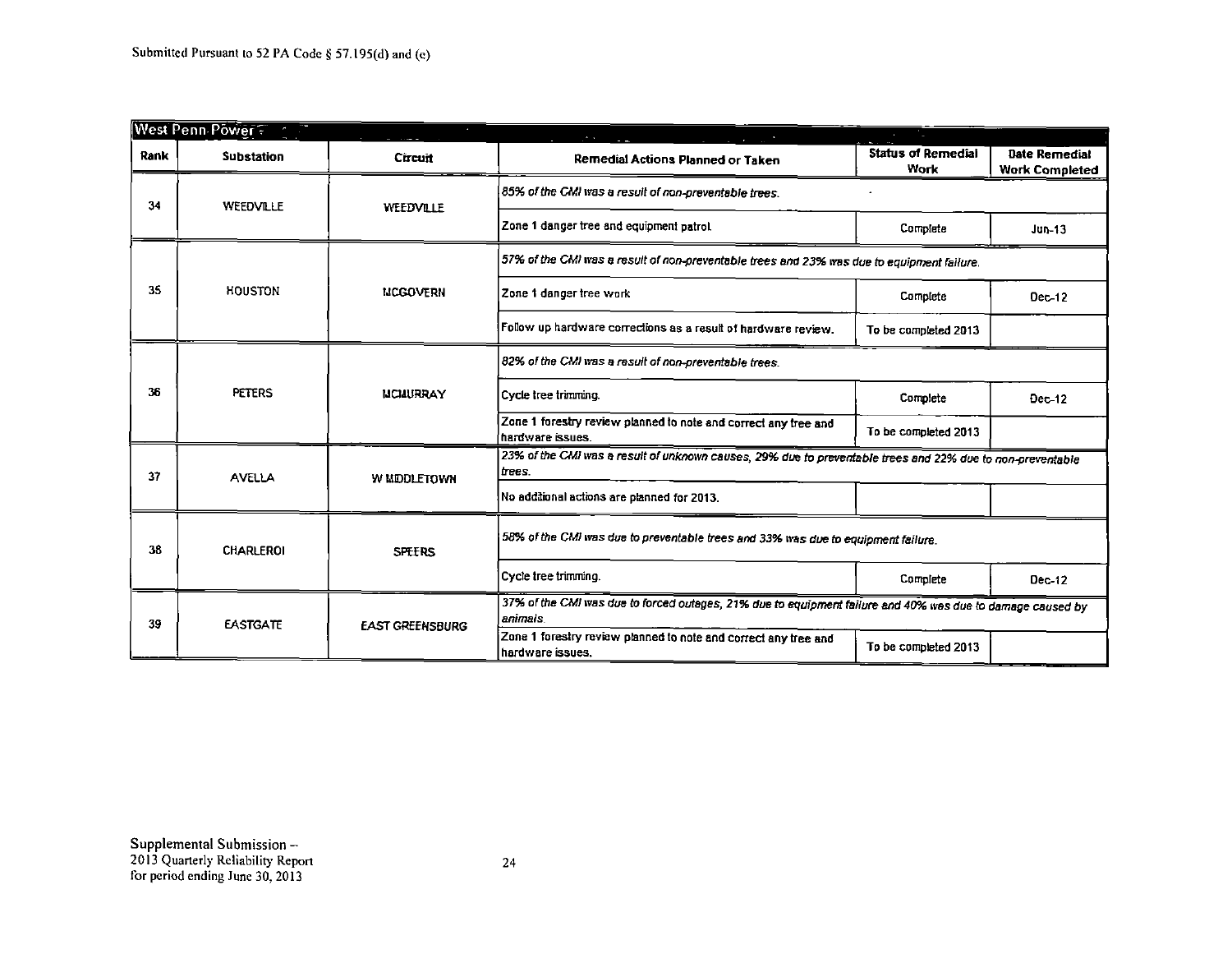|      | West Penn Power      |                      | <u> Participants</u>                                                              |                                          |                                        |  |
|------|----------------------|----------------------|-----------------------------------------------------------------------------------|------------------------------------------|----------------------------------------|--|
| Rank | <b>Substation</b>    | <b>Circuit</b>       | Remedial Actions Planned or Taken                                                 | <b>Status of Remedial</b><br><b>Work</b> | Date Remedial<br><b>Work Completed</b> |  |
| 40   | <b>CROOKED CREEK</b> | <b>CROOKED CREEK</b> | 93% of the CMI was due to non-preventable trees.                                  |                                          |                                        |  |
|      |                      |                      | Cycle tree trimming.                                                              | Complete                                 | Dec-12                                 |  |
|      | <b>SALTSBURG</b>     | <b>AVONMORE</b>      | 75% of the CMI was due to non-preventable trees and 13% was due to forced outage. |                                          |                                        |  |
|      |                      |                      | Cycle tree trimming.                                                              | To be completed 2013                     |                                        |  |
|      | <b>DUTCH FORK</b>    | <b>WALEXANDER</b>    | 59% of the CMI was due to non-preventable trees.                                  |                                          |                                        |  |
|      |                      |                      | Cycle tree trimming.                                                              | To be completed 2013                     |                                        |  |
|      |                      |                      | 70% of the CMI was due to non-preventable trees mostly during storm events.       |                                          |                                        |  |
|      | <b>BETHLEN</b>       | <b>DARLINGTON</b>    | Zone 1 dancer tree work                                                           | Complete                                 | $Oct-12$                               |  |
|      |                      |                      | Main line SAFI hardware review.                                                   | To be completed 2013                     |                                        |  |
|      |                      |                      | 57% of the CMI was due to wind and 22% was due to non-preventable trees.          |                                          |                                        |  |
|      | <b>BETHLEN</b>       | <b>WILPEN</b>        | On-cycle circuit inspection.                                                      | Complete                                 | $Dec-12$                               |  |
|      |                      |                      | Cycle tree trimming.                                                              | To be completed 2013                     |                                        |  |
|      | MERRITTSTOWN         | <b>REPUBLIC</b>      | 47% of the CMI was due to non-preventable trees and 20% was due to line failure.  |                                          |                                        |  |
|      |                      |                      | Cycle tree trimming.                                                              | To be completed 2013                     |                                        |  |
|      |                      |                      | Main line SAIFI hardware review.                                                  | To be completed 2013                     |                                        |  |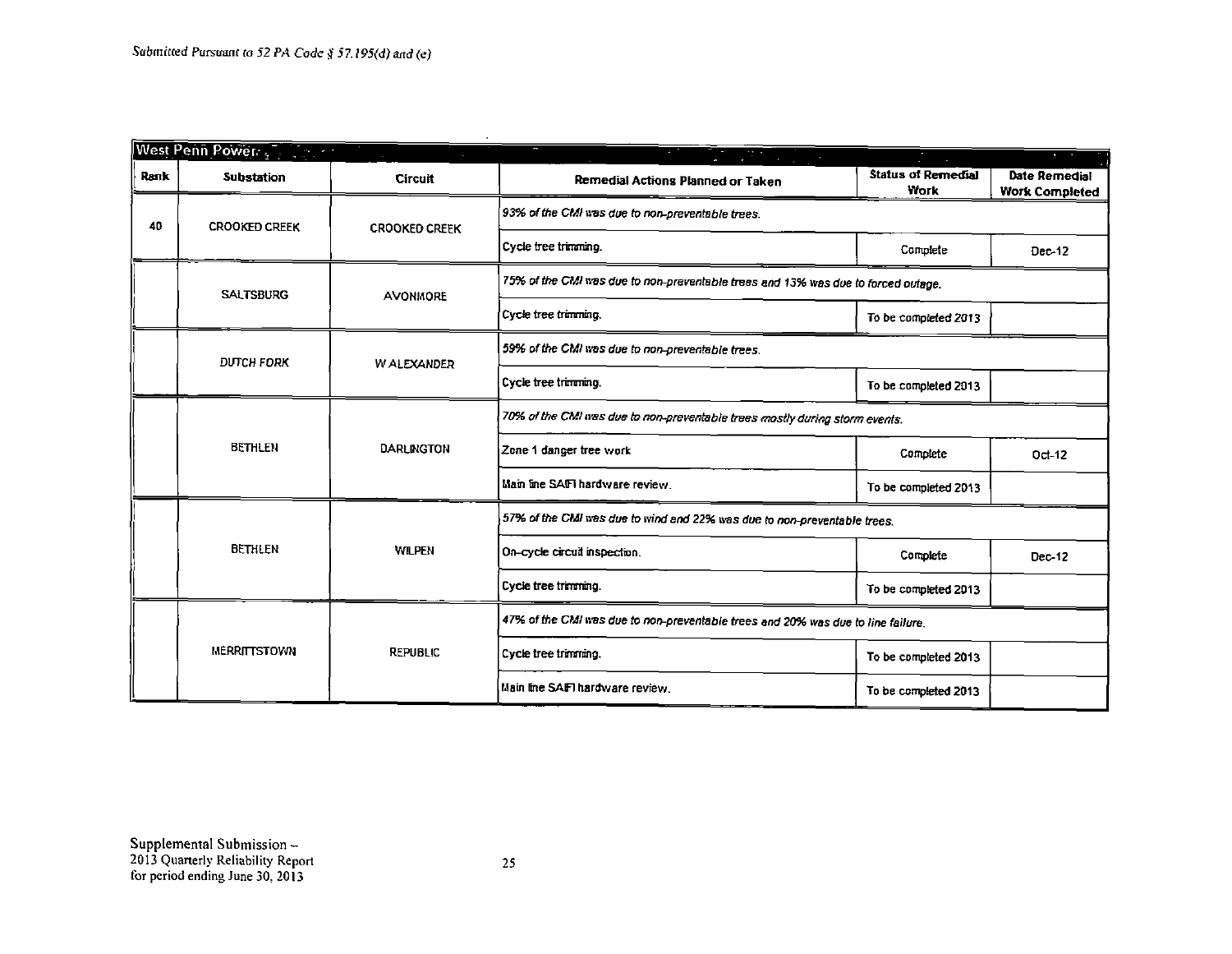|      | West Penn Power as 2.7 | Ŧ,<br>$\mathbf{r}_i$  | 计次字<br>$\mathcal{L}_{\mathcal{A}}$                                                                                    | والتواصيل                         | $\sim$                                        |  |
|------|------------------------|-----------------------|-----------------------------------------------------------------------------------------------------------------------|-----------------------------------|-----------------------------------------------|--|
| Rank | <b>Substation</b>      | <b>Circuit</b>        | Remedial Actions Planned or Taken                                                                                     | <b>Status of Remedial</b><br>Wark | <b>Date Remedial</b><br><b>Work Completed</b> |  |
|      | <b>VESTABURG</b>       | <b>MEXICO</b>         | 62% of the CMI was due to non-preventable trees.                                                                      |                                   |                                               |  |
|      |                        |                       | Cycle tree trimming.                                                                                                  | To be completed 2013              |                                               |  |
|      | <b>NORTH UNION</b>     |                       | 60% of the CMI was due to unknown causes.                                                                             |                                   |                                               |  |
|      |                        | <b>GALLATIN</b>       | Cycle tree trimming.                                                                                                  | To be completed 2013              |                                               |  |
|      | <b>VESTABURG</b>       | LOW HILL              | 83% of the CMI was due to unknown causes.                                                                             |                                   |                                               |  |
|      |                        |                       | Cycle tree trimming                                                                                                   | To be completed 2013              |                                               |  |
|      | SILVERVILLE 138-12     | <b>HARRISON</b>       | 39% of customer interruptions was due to lightning, 28% was due to unknown caused outages and 15% was due to<br>wind. |                                   |                                               |  |
|      |                        |                       | Cycle tree trimming                                                                                                   | To be completed 2013              |                                               |  |
|      |                        |                       | 85% of customer interruptions were due to trees.                                                                      |                                   |                                               |  |
|      | <b>QUINCY</b>          | <b>SOUTH MOUNTAIN</b> | Circuil reviewed for main line hardware issues.                                                                       | Complete                          | Nov-12                                        |  |
|      |                        |                       | Cycle tree trimming                                                                                                   | To be completed 2013              |                                               |  |
|      |                        |                       | 28% of customer interruptions was due to trees and 56% was due to line failure.                                       |                                   |                                               |  |
|      | <b>GRAND POILT</b>     | <b>SCOTLAND</b>       | Circuil reviewed for main line hardware issues.                                                                       | Complete                          | Nov-12                                        |  |
|      |                        |                       | Cycle tree trimming                                                                                                   | To be completed 2013              |                                               |  |
|      |                        |                       | 37% of customer interruptions was due to trees and 41% was due to equipment failure.                                  |                                   |                                               |  |
|      | <b>SALTSBURG</b>       | <b>SALINA</b>         | Cycle tree trimming                                                                                                   | To be completed 2013              |                                               |  |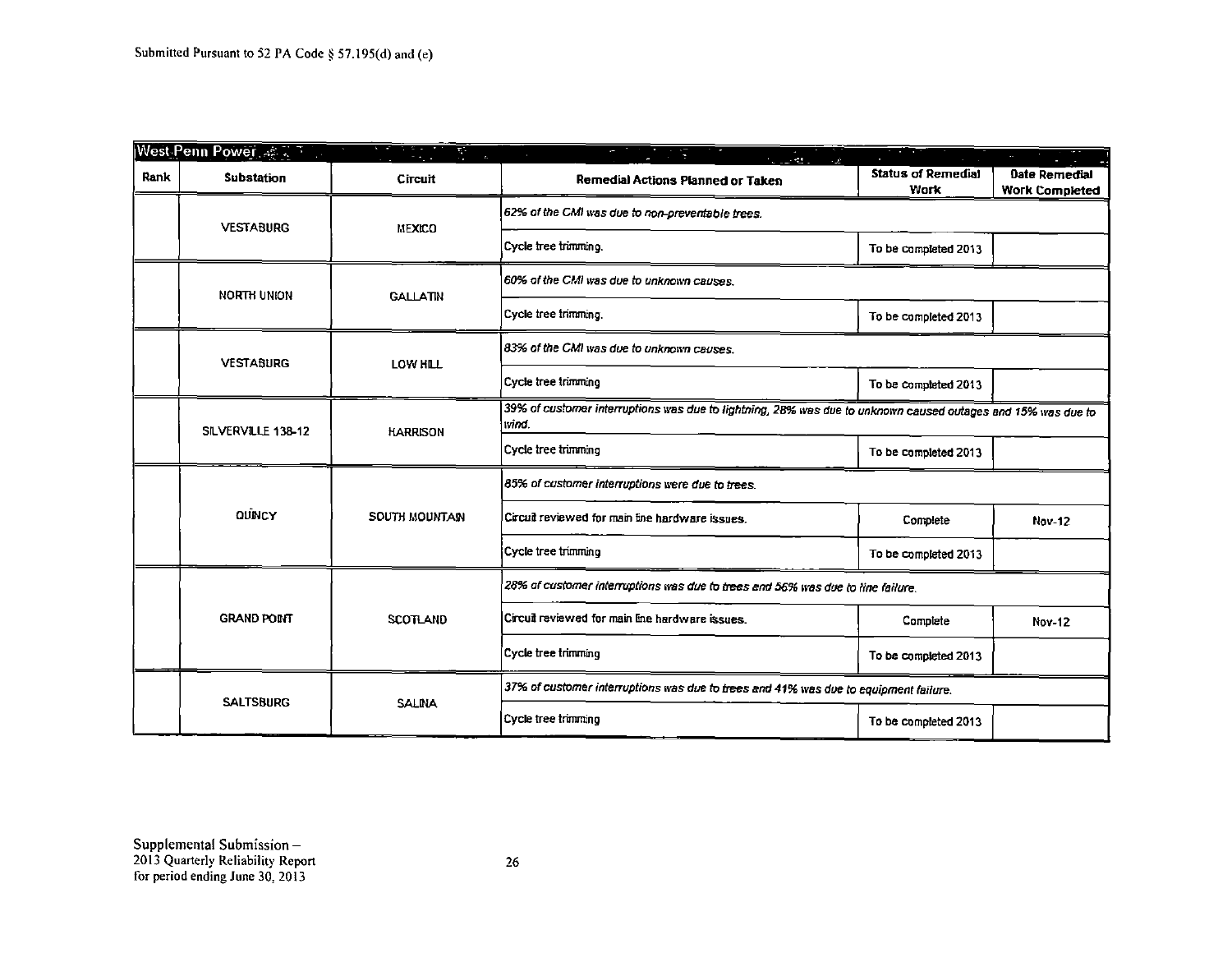## **ATTACHMENT C**

## **West Penn Power's Compliance with Terms of the July 20, 2006 Reliability Settlement**

 $\hat{\mathcal{A}}$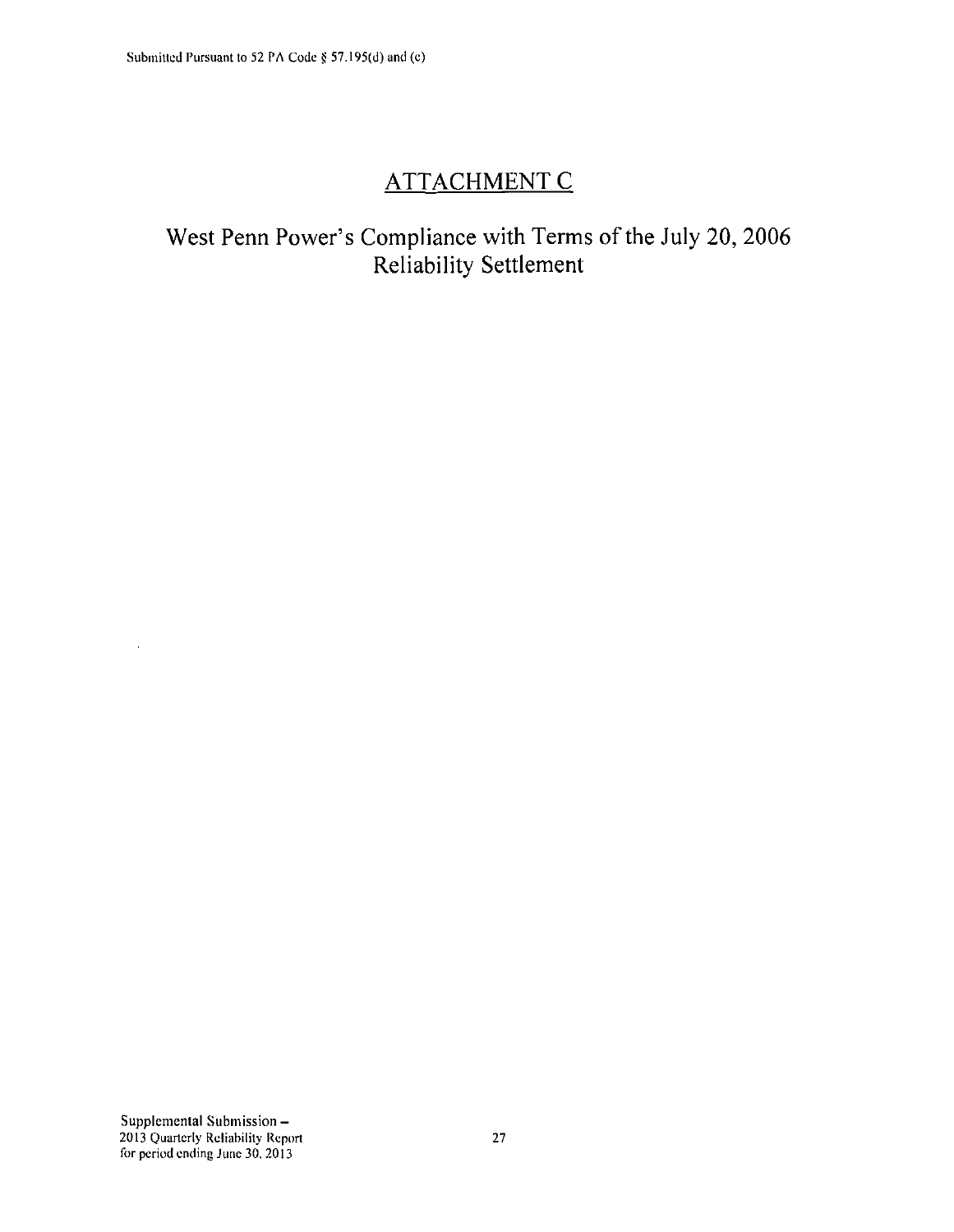| <i>i</i> tem   | Description                                                                                                                                                                                                                                                                                                                                                                                                                                                                                                                                                                                                                                                                                                                                                                                          | <b>Compliance Status</b> |
|----------------|------------------------------------------------------------------------------------------------------------------------------------------------------------------------------------------------------------------------------------------------------------------------------------------------------------------------------------------------------------------------------------------------------------------------------------------------------------------------------------------------------------------------------------------------------------------------------------------------------------------------------------------------------------------------------------------------------------------------------------------------------------------------------------------------------|--------------------------|
| 2a.            | Allegheny Power will make adjustments to its vegetation maintenance practices to<br>reduce its rights-of-way clearing cycle to no longer than four years from [2005]<br>through 2008 and will use the four-year cycle results to test the effectiveness of this<br>approach. Allegheny Power reserves the right to change the cycle length after 2008<br>(after discussing with the parties) if another method with the cycle of more than four<br>years appears more effective at managing its rights of way. Allegheny power will<br>also make adjustments to its existing program to allow more focus on off-right-of-<br>way danger trees.                                                                                                                                                       | Commitment completed.    |
| 2 <sub>b</sub> | Allegheny Power will maintain its 12-year inspection cycle for distribution and<br>subtransmission wood poles and overhead facilities in a manner consistent with<br>standard industry practices. These inspections will include visual inspections of the<br>pole, the materials and equipment contained thereon from the ground line to the top<br>of the pole, hammer soundings, borings, excavation and treatment of pole.<br>In addition, Allegheny Power will commit to performing amid-cycle visual<br>inspection of the pole and any material and equipment contained thereon, from the<br>ground line to the pole top, incorporating reliability performance and performance of<br>the materials and equipment into the prioritization of performing the mid-cycle<br>inspections.          | Commitment implemented.  |
| 2c.            | Allegheny Power has committed to undertake a line workforce study that is to<br>determine how many line workers should be hired to proactively prepare for<br>anticipated retirements, to determine the optimal locations for line workers, to<br>determine appropriate work shifts to reduce overtime, and to increase the<br>effectiveness of its operations. Allegheny Power agrees to also study its substation<br>workforce with the goal of estimating future staffing needs, preparing for anticipated<br>retirements, determining the optimal locations and work shifts, and increasing the<br>effectiveness of operations.<br>The line and substation workforce study will be provide to the active parties and<br>Allegheny Power will meet with them to discuss the results of the study. | Commitment completed.    |
| 3.             | Allegheny Power will provide the Parties copies of all reliability-related reports filed<br>with the PUC under 52 Pa. Code § 57.195 and any additional documents that may be<br>required under 52 Pa. Code § 57.194(h)(1).<br>In addition, as part of its quarterly reliability reports, Allegheny Power will include a<br>section reporting on its compliance with the terms of this settlement.                                                                                                                                                                                                                                                                                                                                                                                                    | Commitment completed.    |
| 4a.<br>$1-3$   | Allegheny Power will meet semi-annually with PREA/AEC and local cooperative<br>staff to address reliability and other issues. Meetings will include the following<br>topics:<br>Discussion of most recent outages at PREA/AEC delivery points<br>D.<br>Identification and mutual agreement of Delivery Points that serve critical<br>2)<br>services/customers (identified as those which directly affect public safety)<br>Discussion of performance on the five "worst performing" Delivery Points,<br>3)<br>including outage details and determination if corrective action is warranted<br>and development of any appropriate corrective action plan to be completed<br>in a reasonable period of time.                                                                                           | Commitment implemented.  |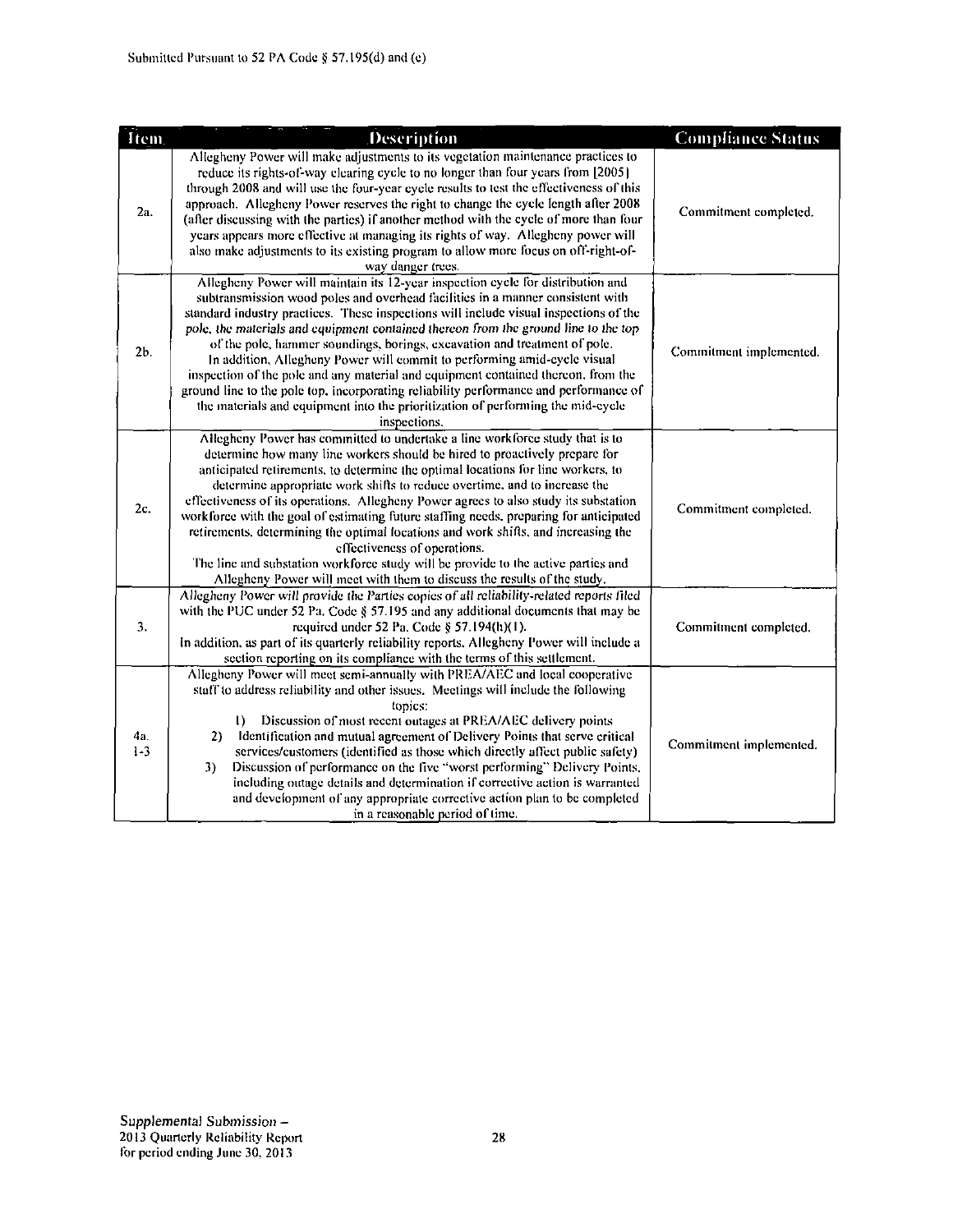## **bing Maps**

### **Station Rd, Sparta, NJ 07871**

My Notes

On the go? Use **m,bing,com** to find maps direclbns. buoinesseo. and more





**Bird's eye view maps can't be printed, so another map view has been substituted.**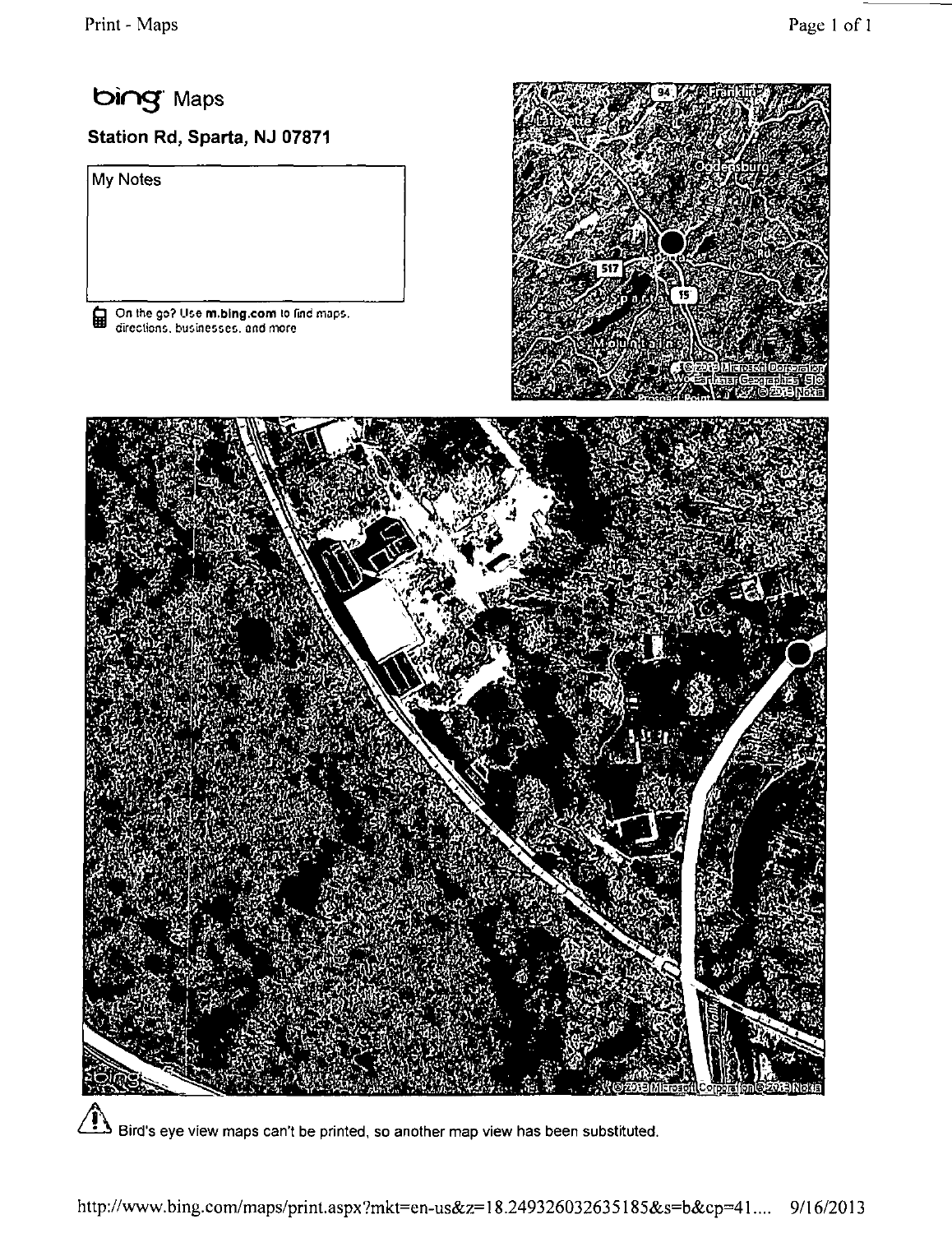# **bing Maps**

## **Station Rd, Sparta, NJ 07871**

My Notes

On the go? Use m.bing.com to find maps, directions, businesses, ond more





**Bird's eye view maps can't be printed, so another map view has been substituted.**